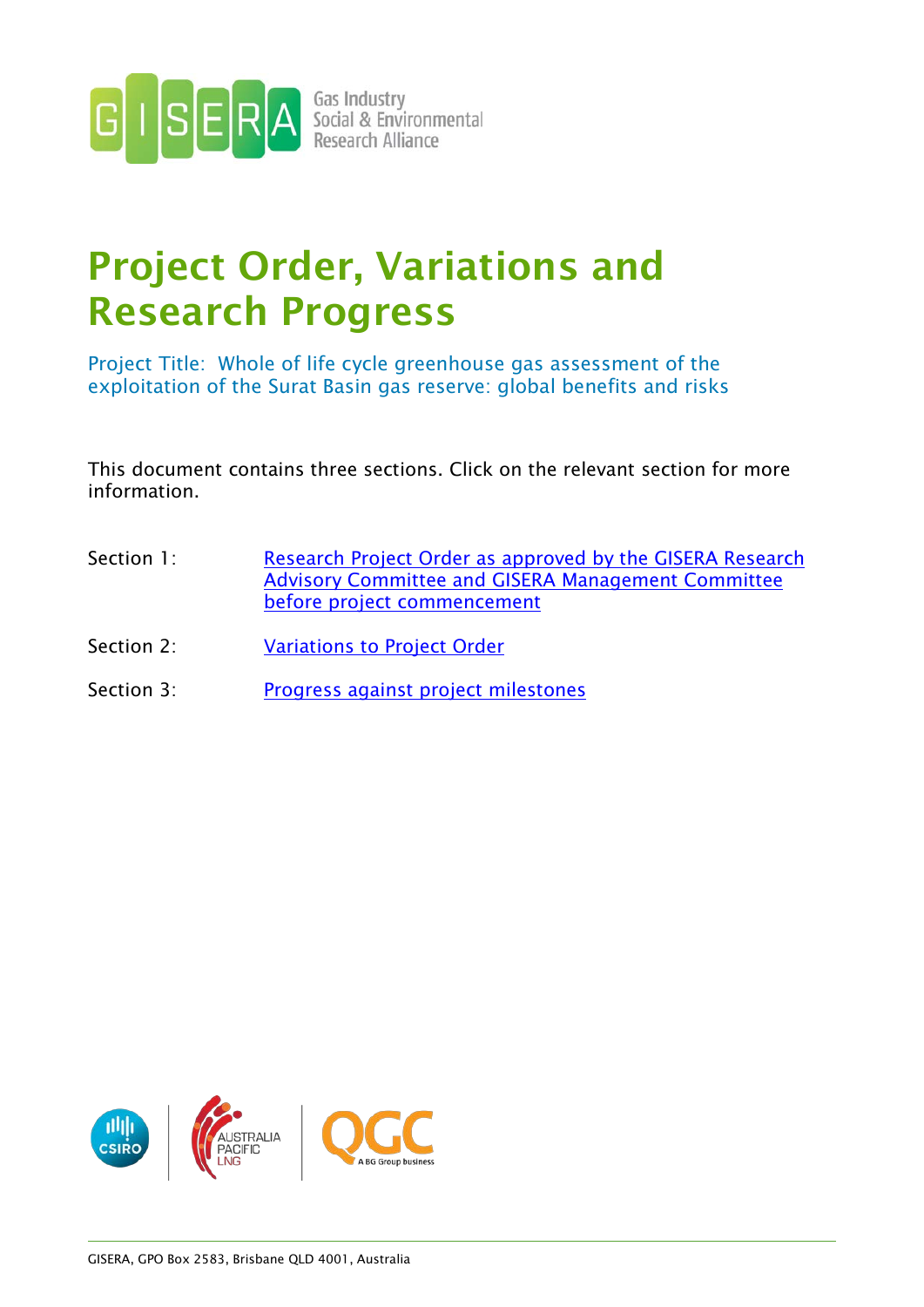

## <span id="page-1-0"></span>1 Original Project Order

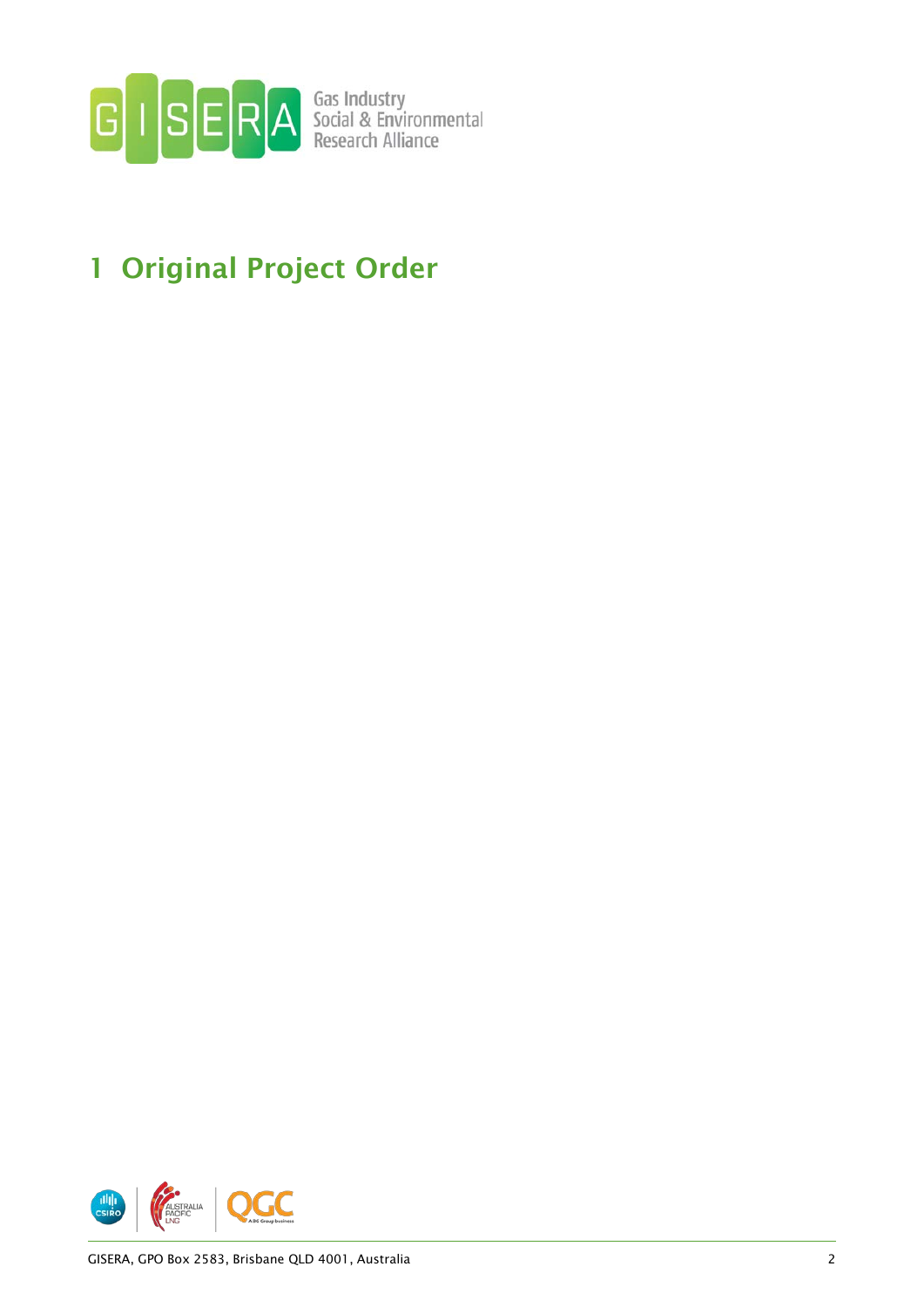



### 1. Short Project Title (less than 15 words)

 $\Gamma$ 

| Basin gas reserve: global benefits and risks | Whole of life cycle greenhouse gas assessment of the exploitation of the Surat                                                    |
|----------------------------------------------|-----------------------------------------------------------------------------------------------------------------------------------|
|                                              |                                                                                                                                   |
| Long Project Title                           | Whole of life cycle greenhouse gas assessment of the<br>exploitation of the Surat Basin gas reserve: global benefits and<br>risks |
| <b>GISERA Project Number</b>                 |                                                                                                                                   |
| <b>Proposed Start Date</b>                   | 1February 2016                                                                                                                    |
| <b>Proposed End Date</b>                     | 31 January 2017                                                                                                                   |
|                                              |                                                                                                                                   |

| <b>Project Leader</b> | Dr Heinz Schandl |
|-----------------------|------------------|
|                       |                  |

| 2. GISERA Research Program                     |                            |                          |
|------------------------------------------------|----------------------------|--------------------------|
| Biodiversity Research <u>J</u> Marine Research |                            | Land Research            |
| <b>Nater Research</b>                          | Social & Economic Research | $\boxtimes$ GHG Research |

### 3. Research Leader, Title and Organisation

*(Include time commitment to project by the Research Leader)*

| Heinz Schandl, Dr. Commonwealth Scientific and Industrial Research Organisation (CSIRO)<br>10% time commitment |
|----------------------------------------------------------------------------------------------------------------|
|                                                                                                                |
|                                                                                                                |

### 4. Summary (less than 300 words)

This project assesses the whole of life cycle greenhouse gas emissions of the exploitation of the Surat Basin natural gas reserve including extraction, transportation and usage. The analysis of GHG emissions will include domestic and offshore usage of the gas including for

٦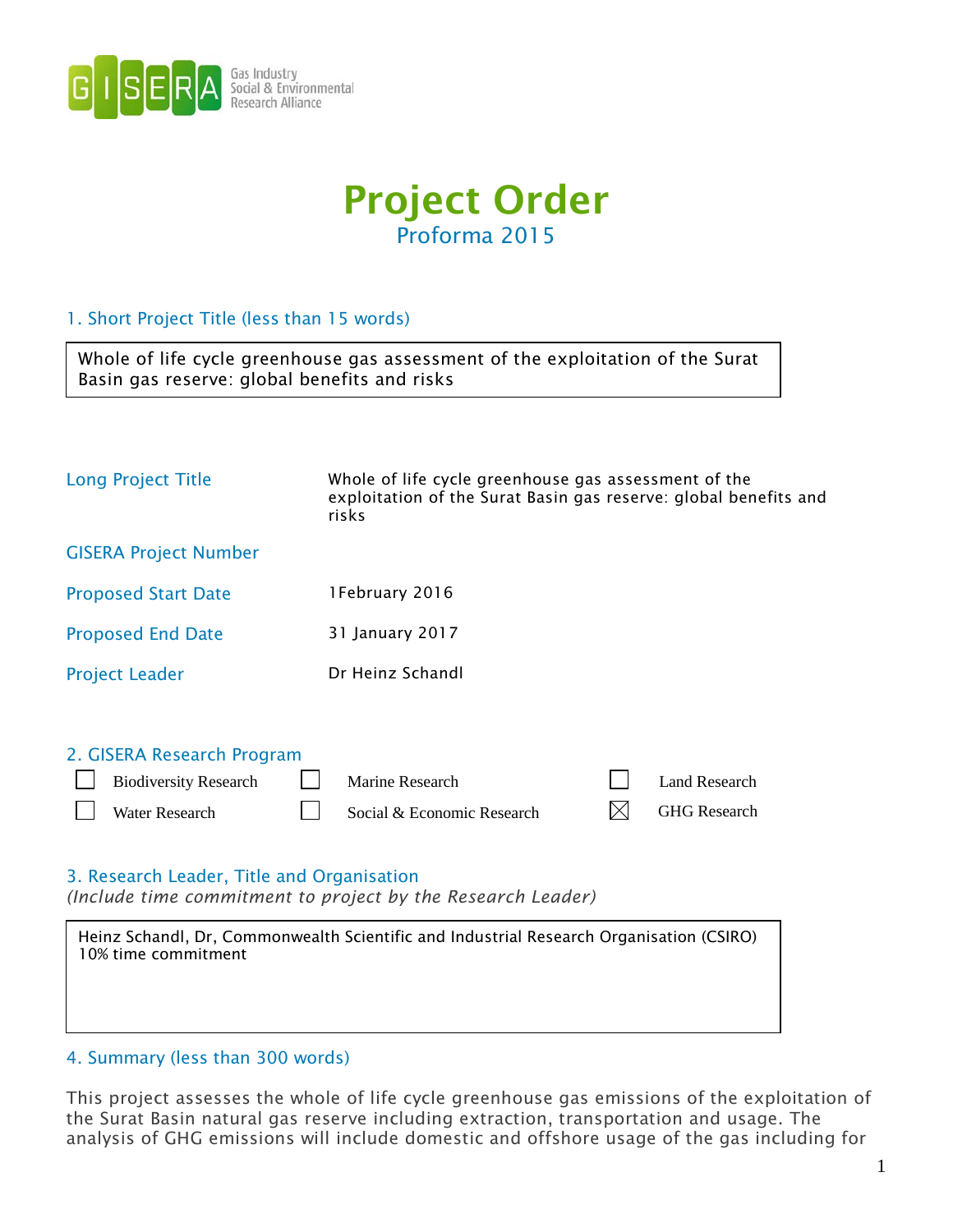

electricity generation in Asia. The project employs a novel hybrid approach of environmentally extended input-output (EEIO) analysis and life cycle analysis (LCA) to measure direct and indirect (embodied) emissions related to the gas reserve. It then compares the emissions of gas use for electricity generation to emissions of other forms of generation to report on the benefits and risks including emissions, climate and health impacts. The project uses I-O tables with a high geographical and sector resolution that are now available through a new research infrastructure, the Industrial Ecology Virtual Laboratory (IE Lab) of which CSIRO is a partner. I-O analysis will establish hot spots of GHG emissions which will be further analysed using LCA. Results from both analytical tools are integrated in one hybrid analytical framework which utilises the strengths and corrects for the weaknesses of each approach. The analysis of GHG emissions follows international accounting standards that have been applied for nations, cities, businesses and products. Whole of life cycle emission accounting for a whole natural resource reserve is a novel application, however, which puts GISERA partners in a unique leadership position in coherent and comprehensive reporting for the complete greenhouse gas emissions, climate and health impacts of utilising a gas reserve in Australia and offshore. The knowledge base established through this research is relevant for business decisions and policy formulation in the context of energy security and global efforts for moving toward a low carbon energy system. It will assist GISERA to establish the merit of natural gas as a transition fuel especially in the context of energy needs in developing and emerging economies and the associated benefits and risks.

| Expenditure                 | 2011/12<br>Year 1 | 2012/13<br>Year 2 | 2013/14<br>Year 3 | 2014/15<br>Year 4 | 2015/16<br>Year 5 | 2016/17<br>Year 6 | 2017/18<br>Year 7 | <b>Total</b> |
|-----------------------------|-------------------|-------------------|-------------------|-------------------|-------------------|-------------------|-------------------|--------------|
| Labour                      |                   |                   |                   |                   | 81,568            | 127,140           |                   | 206,708      |
| Operating                   |                   |                   |                   |                   | 16,500            | 16,500            |                   | 33,000       |
| <b>Total Costs</b>          |                   |                   |                   |                   | 98,068            | 143,640           |                   | 241,708      |
| <b>CSIRO</b>                |                   |                   |                   |                   | 98,068            | 143,640           |                   | 241,708      |
| <b>Total</b><br>Expenditure |                   |                   |                   |                   | 98,068            | 143,640           |                   | 241,708      |

### 5. Budget Summary (From Excel Budget Pack worksheet "Project Plan Summary")

| Expenditure per | 2011/12 | 2012/13 | 2013/14 | 2014/15 | 2015/16 | 2016/17 | 2017/18 | <b>Total</b> |
|-----------------|---------|---------|---------|---------|---------|---------|---------|--------------|
| Task            | Year 1  | Year 2  | Year 3  | Year 4  | Year 5  | Year 6  | Year 7  |              |
| Task 1          |         |         |         |         | 98,068  | 143,640 |         | 241,708      |
| Task 2          |         |         |         |         |         |         |         |              |
| Task 3          |         |         |         |         |         |         |         |              |
| Task 4          |         |         |         |         |         |         |         |              |
| Task 5          |         |         |         |         |         |         |         |              |
| Task 6          |         |         |         |         |         |         |         |              |
| <b>Total</b>    |         |         |         |         |         |         |         |              |
| Expenditure     |         |         |         |         | 98,068  | 143,640 |         | 241,708      |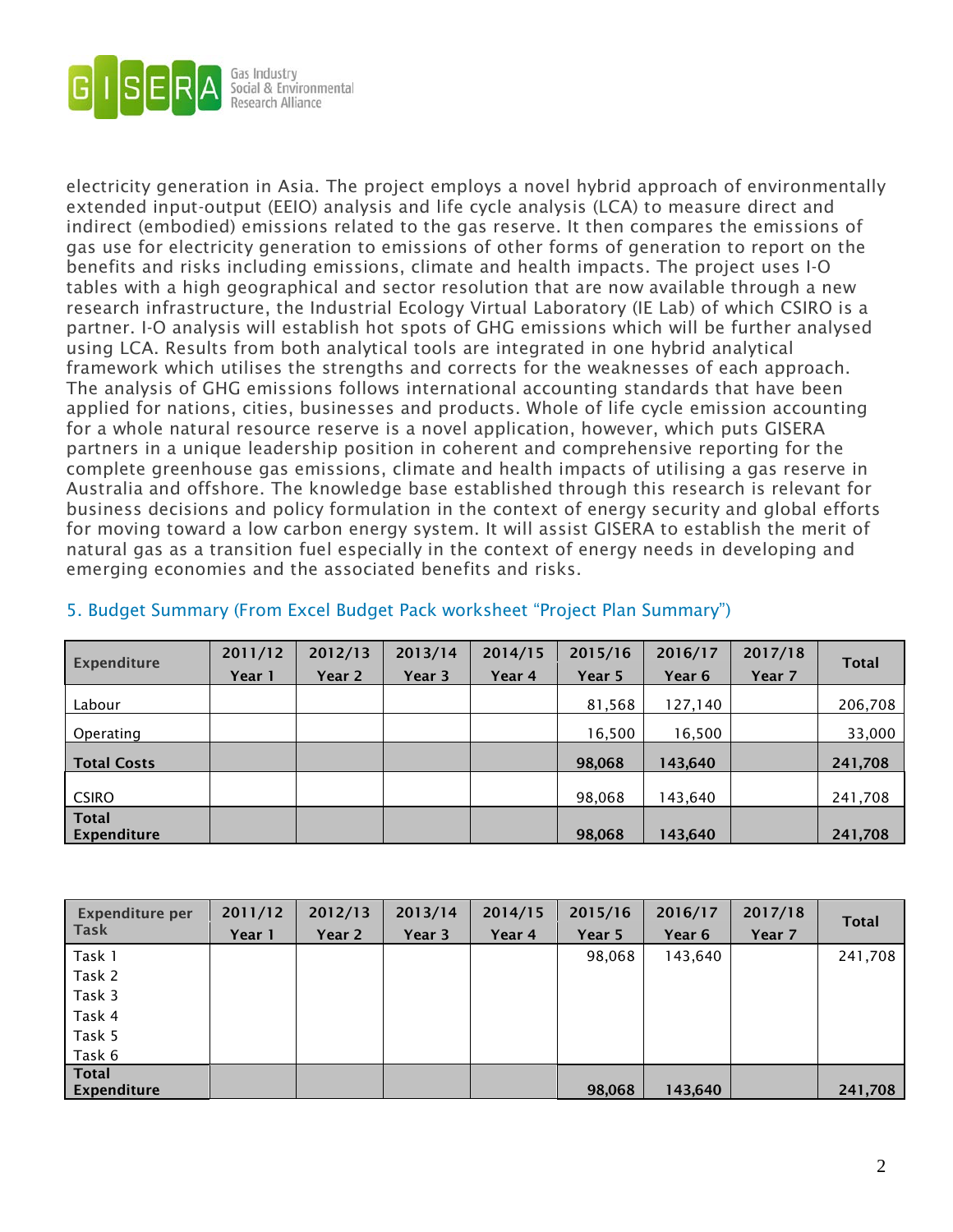

| <b>Cash Funds to</b><br>Project<br><b>Partners</b> | 2011/12<br>Year 1 | 2012/13<br>Year 2 | 2013/14<br>Year 3 | 2014/15<br>Year 4 | 2015/16<br>Year 5 | 2016/17<br>Year 6 | 2017/18<br>Year 7 | <b>Total</b> |
|----------------------------------------------------|-------------------|-------------------|-------------------|-------------------|-------------------|-------------------|-------------------|--------------|
| <b>CSIRO</b>                                       |                   |                   |                   |                   | 84,000            | 56,000            |                   | 140,000      |
|                                                    |                   |                   |                   |                   |                   |                   |                   |              |
| <b>Total Cash to</b><br><b>Partners</b>            |                   |                   |                   |                   | 84,000            | 56,000            |                   | 140,000      |

| Source of Cash<br><b>Contributions</b> | 2011/12<br>Year 1 | 2012/13<br>Year 2 | 2013/14<br>Year 3 | 2014/15<br>Year 4 | 2015/16<br>Year 5 | 2016/17<br>Year 6 | 2017/18<br>Year 7 | <b>Total</b> |
|----------------------------------------|-------------------|-------------------|-------------------|-------------------|-------------------|-------------------|-------------------|--------------|
| <b>GISERA</b>                          |                   |                   |                   |                   | 84.000            | 56.000            |                   | 140,000      |
| Total Cash<br><b>Contributions</b>     |                   |                   |                   |                   | 84,000            | 56,000            |                   | 140.000      |

| In-Kind<br><b>Contribution</b><br>  from<br><b>Partners</b>         | 2011/12<br>Year 1 | 2012/13<br>Year 2 | 2013/14<br>Year 3 | 2014/15<br>Year 4 | 2015/16<br>Year 5 | 2016/17<br>Year 6 | 2017/18<br>Year 7 | <b>Total</b> |
|---------------------------------------------------------------------|-------------------|-------------------|-------------------|-------------------|-------------------|-------------------|-------------------|--------------|
| <b>CSIRO</b>                                                        |                   |                   |                   |                   | 14,068            | 87,640            |                   | 101,708      |
|                                                                     |                   |                   |                   |                   |                   |                   |                   |              |
| <b>Total In-Kind</b><br><b>Contribution</b><br><b>from Partners</b> |                   |                   |                   |                   | 14,068            | 87,640            |                   | 101,708      |

|                               | Total funding overall years | <b>Percentage of Total Budget</b> |
|-------------------------------|-----------------------------|-----------------------------------|
| <b>GISERA Investment</b>      | 140,000                     | 58%                               |
| <b>CSIRO Investment</b>       | 101.708                     | 42%                               |
| <b>Total Other Investment</b> |                             |                                   |
| <b>TOTAL</b>                  | 241,708                     | 100%                              |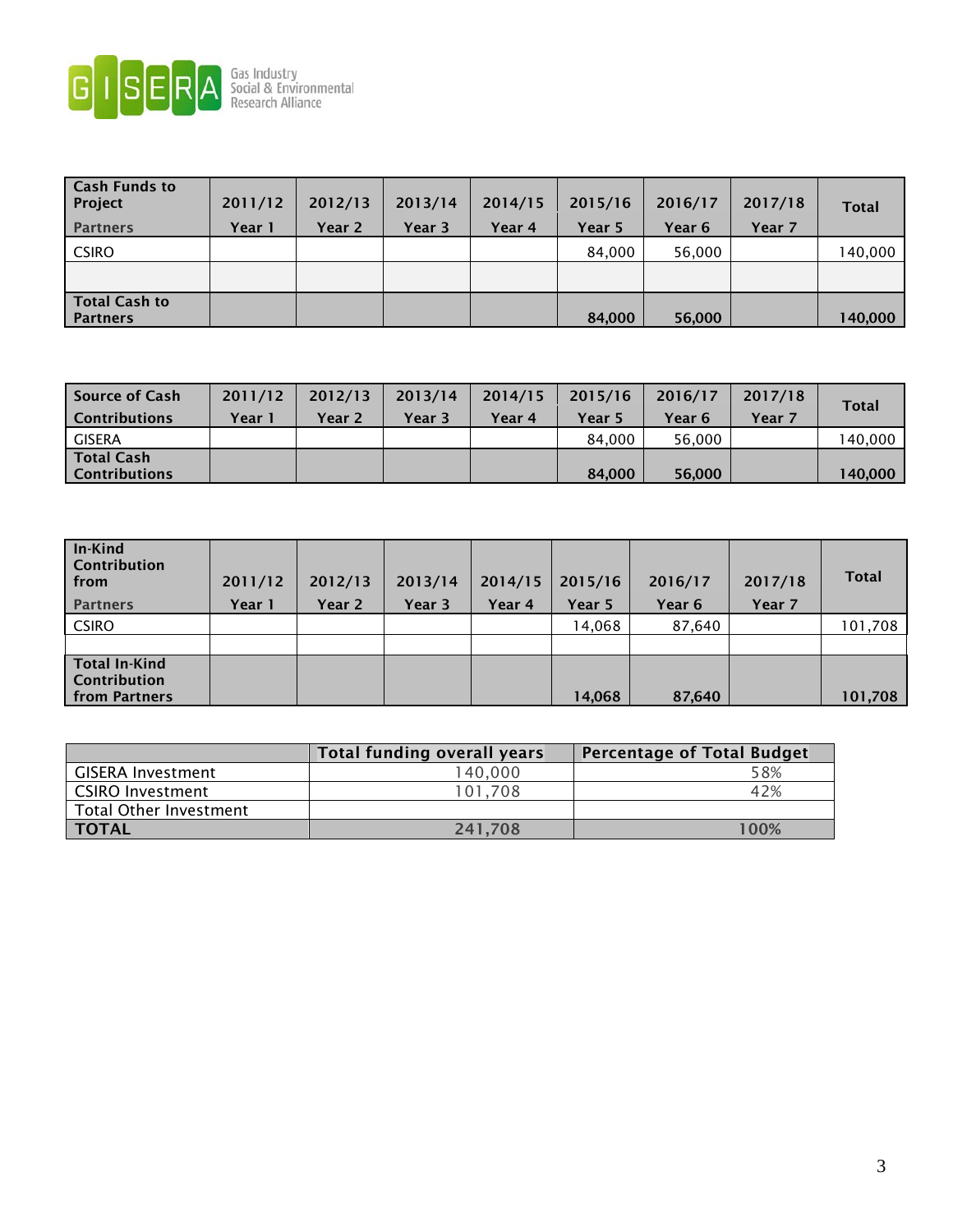

| <b>Task</b> | <b>Milestone</b><br><b>Number</b> | <b>Milestone Description</b>                  | <b>Funded by</b> | Participant<br>Recipient | <b>Start Date</b><br>$(mm-yy)$ | <b>Delivery</b><br>Date<br>$(mm-yy)$ | Fiscal Year     | <b>Fiscal</b><br>Quarter | Payment |
|-------------|-----------------------------------|-----------------------------------------------|------------------|--------------------------|--------------------------------|--------------------------------------|-----------------|--------------------------|---------|
|             |                                   | Establishing the study<br>boundaries and data |                  |                          |                                |                                      |                 |                          |         |
|             |                                   | sources and                                   |                  |                          |                                |                                      |                 |                          |         |
|             |                                   | concordances for the                          |                  |                          | Feb 16                         |                                      |                 |                          |         |
| Task 1      | 1.1                               | analysis                                      | <b>GISERA</b>    | <b>CSIRO</b>             |                                | Mar 16                               | 15/16           |                          | 14,000  |
|             |                                   | I-O analysis of GHG                           |                  |                          |                                |                                      |                 |                          |         |
|             |                                   | emissions to identify                         |                  |                          |                                |                                      |                 |                          |         |
| Task 2      | 2.1                               | hotspots and priorities                       | <b>GISERA</b>    | <b>CSIRO</b>             | Apr $16$                       | Jul 16                               | 15/16           |                          | 35,000  |
|             |                                   | LCA analysis of selected                      |                  |                          |                                |                                      |                 |                          |         |
| Task 3      | 3.1                               | priority areas                                | <b>GISERA</b>    | <b>CSIRO</b>             | May $16$                       | Oct 16                               | $15/16 - 16/17$ |                          | 35,000  |
|             |                                   | Integration of I-O and LCA                    |                  |                          |                                |                                      |                 |                          |         |
|             |                                   | results into one hybrid                       |                  |                          |                                |                                      |                 |                          |         |
| Task 4      | 4.1                               | analysis                                      | <b>GISERA</b>    | <b>CSIRO</b>             | Aug 16                         | Oct 16                               | 16/17           |                          | 28,000  |
| Task 5      | 5.1                               | Reporting of main results                     | <b>GISERA</b>    | <b>CSIRO</b>             | Sep 16                         | Oct 16                               | 16/17           |                          |         |
|             |                                   |                                               |                  |                          |                                |                                      |                 |                          | 14,000  |
|             |                                   | Review of results and final                   |                  |                          |                                |                                      |                 |                          |         |
| Task 6      | 6.1                               | reporting                                     | <b>GISERA</b>    | <b>CSIRO</b>             | Nov 16                         | Jan 17                               | 16/17           |                          | 14,000  |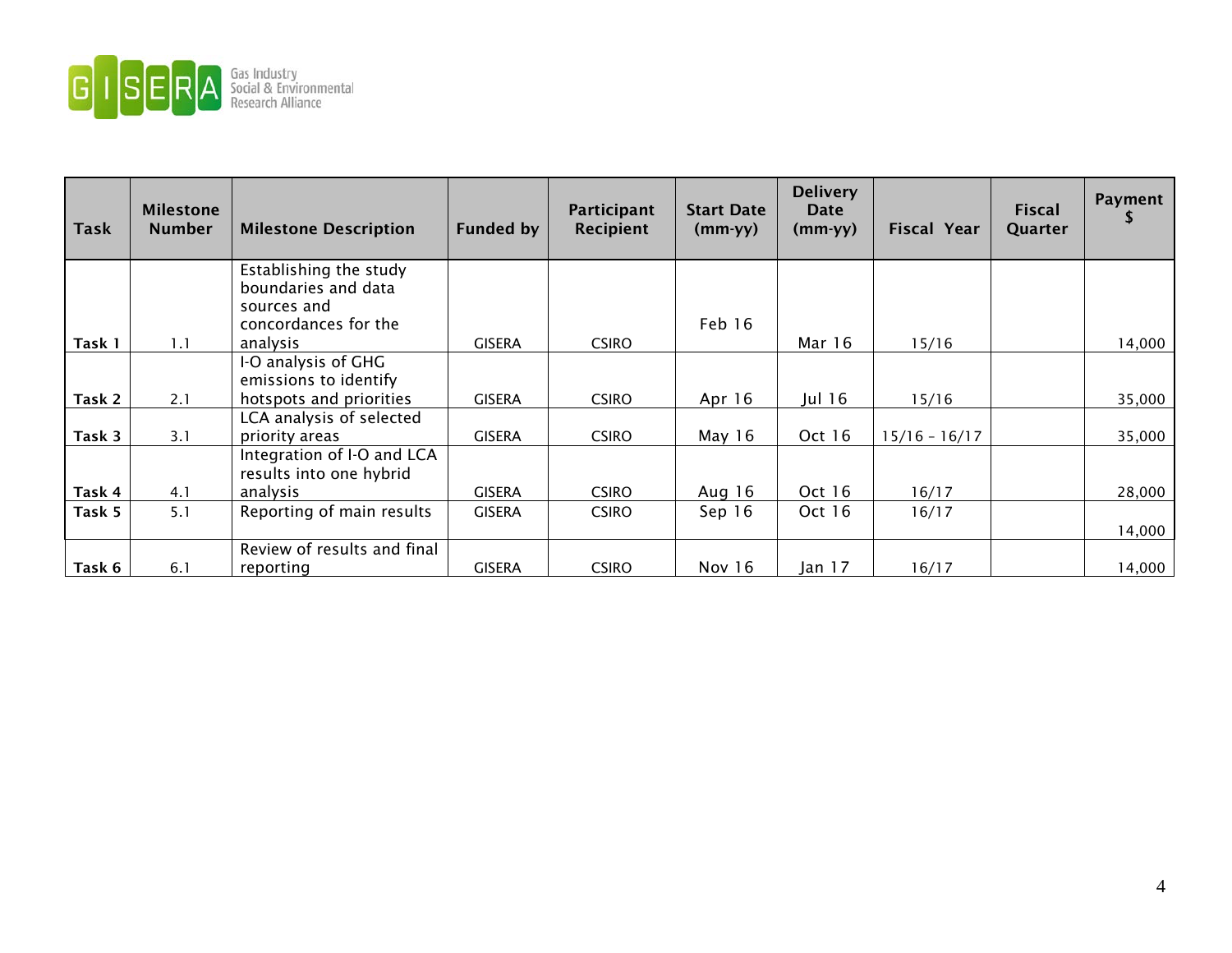

### 6. Other Researchers (include organisations)

| Researcher    | Time<br>Commitment<br>(project as a<br>whole) | Principle area of<br>expertise                                                        | <b>Years of</b><br>experience | Organisation                             |
|---------------|-----------------------------------------------|---------------------------------------------------------------------------------------|-------------------------------|------------------------------------------|
| Tim Baynes    | 25%                                           | Systems modelling,<br>input-output analysis,<br>industrial ecology,<br>climate change | 15                            | <b>CSIRO Land</b><br>and Water           |
| Nawshad Haque | 25%                                           | Life cycle analysis,<br>mining and energy,<br>industrial ecology                      | 15                            | <b>CSIRO Mineral</b><br><b>Resources</b> |
| Arne Geschke  | 20%                                           | Economically extended<br>input-output analysis                                        | 10                            | University of<br>Sydney                  |
| Karin Hosking | 5%                                            | Research assistant, editor                                                            | 15                            | <b>CSIRO Land</b><br>and Water           |

### 7. GISERA Objectives Addressed

Carrying out research and improving and extending knowledge of social and environmental impacts and opportunities of CSG-LNG projects for the benefit of the CSG-LNG industry, the relevant community and the broader public.

Informing government, regulators and policy makers on key issues regarding policy and legislative framework for the CSG-LNG industry.

### 8. Program Outcomes Achieved

The GISERA research alliance aims for an improved understanding of the environmental, health, and social and economic impacts of the Australian gas industry in Australia and offshore to provide a knowledge base to industry, the policy community and other stakeholders. This research achieves the program's desired outcome by developing a novel greenhouse gas emissions analysis and assessment which is comprehensive, reliable and robust and covers the whole life cycle of the gas resource. It establishes environmental and health benefits and risks of the Surat Basin gas reserve exploitation and helps understand the potential importance of gas as 'transition fuel'. The research establishes a tool and approach that will be applicable for other natural resource extraction activities and can be easily expanded to a whole sustainability (triple bottom line) analysis. The project demonstrates the leading example of GISERA in the resource industry internationally.

### 9. Program Outputs Achieved

Outputs of this research will include a comprehensive report, publication in the peer-reviewed literature, and workshops with industry representatives and other stakeholders. They may also include, as required, targeted briefs for specific audiences and events, and conference presentations.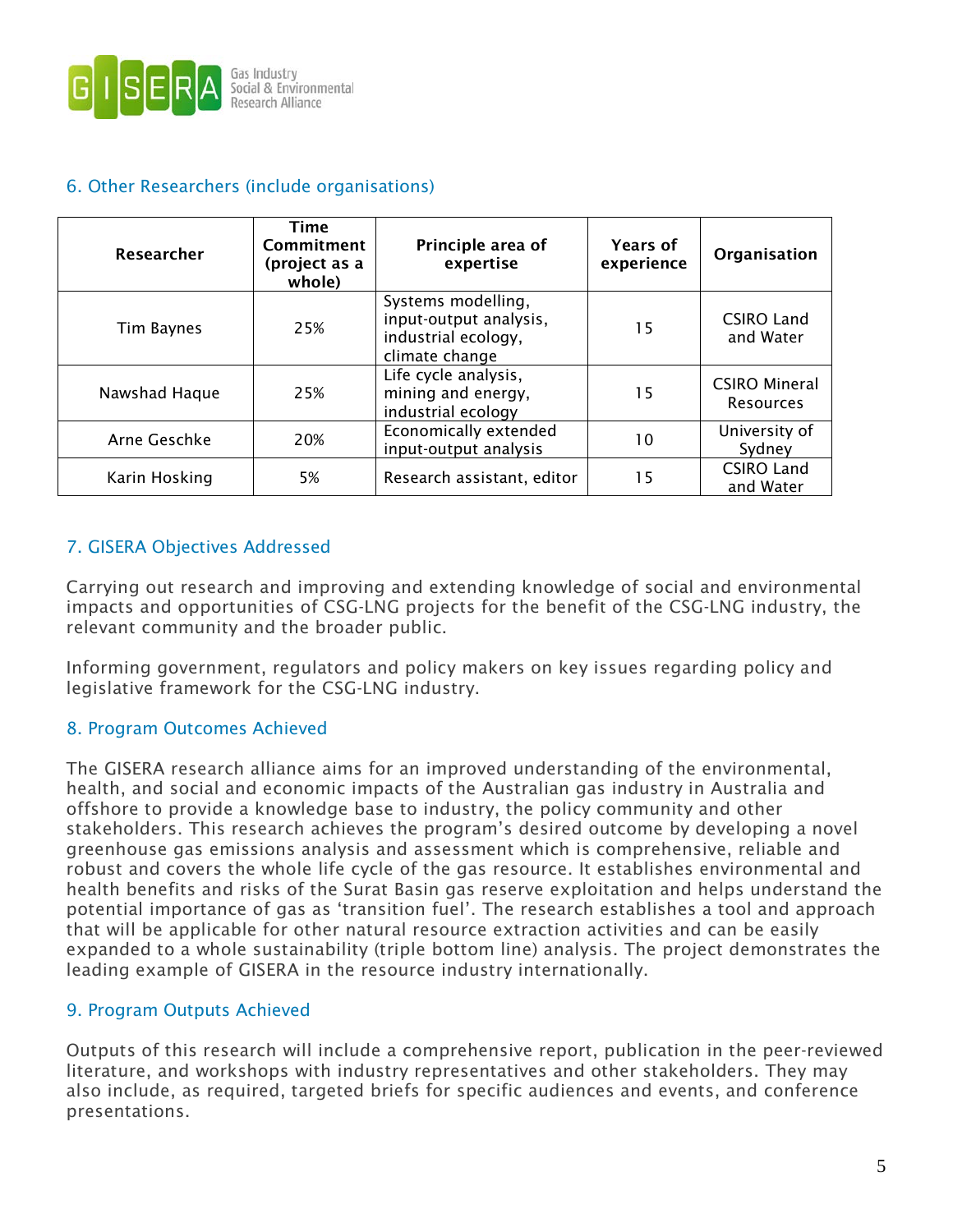

### 10. What is the knowledge gap that these research outputs will address?

Research on GHG emissions has reached maturity over the past couple of decades including for direct, indirect and embodied emissions of national economies, cities, businesses, products or certain industrial processes. This has included research on life-cycle GHG emissions for different fossil energy sources (Burnham et al. 2011, Clark 2011) including the analysis of data gaps (Zoran et al. 2014) and quantification of uncertainties (Hauck, et al. 2014). There is much less research focusing on the exploitation of a natural resource body (see Laurenzi and Jersey 2013 for an exemption) across its whole life cycle, including extraction, transport and power generation, which is the aim of this research. There is a lack of knowledge of the benefits and risks of natural gas to be used for electricity generation, especially in developing and transitional economies, to satisfy development and economic growth needs whilst reducing carbon emissions.

This research will explore the specific benefits and risks related to the Surat Basin gas reserve and its use for energy generation with respect to overall GHG emissions and in comparison to other generation technologies with a special focus on electricity generation in Asia where most of the Surat Basin gas is sold. GHG emissions are the most significant environmental issue from the usage of natural gas. The industry is largely export driven hence emissions at the point of use for electricity generation need be included in the analysis and will be compared to emissions from other electricity generation with using coal fired electricity generation as a baseline. The scientific insight created in this research will inform the gas industry in Australia with regard to the specific reserve and will allow general conclusions to be drawn on the potential of natural gas to be utilised as a transitional fuel towards a low carbon energy system.

While research into whole of life cycle greenhouse gas emissions of gas fields and comparative research on emissions from different electricity generation is growing this research employs an innovative approach by linking environmentally extended I-O analysis to standard life cycle analysis. In doing so, the strength of each approach will be utilized and weaknesses will be compensated for. Using this hybrid methodology prepares for a broader assessment of environmental, social, and economic which are not the focus of this study.

### 11. How will these research outputs and outcomes be used in State Government and industry?

Project insights will enable industry and business planning and decision making to be based on a sound analysis and knowledge base about the full (whole of life cycle) greenhouse gas emission impact of Queensland (Australian) gas extraction and gas usage for energy generation abroad. This becomes more important as gas exports will increase in the near future now that the transportation infrastructure has been completed. The project will provide assessments of overall benefits and specific risks related to the extraction, transport and usage of gas in terms of their GHG emission footprint and will recommend strategies for emission reduction if such potential is revealed by the analysis. Project insights hence will help in making business decisions and support policy formulation based on scientific research and will improve the ability of the energy industry to formulate the environmental (carbon emission reduction) benefits of gas usage over other primary energy sources.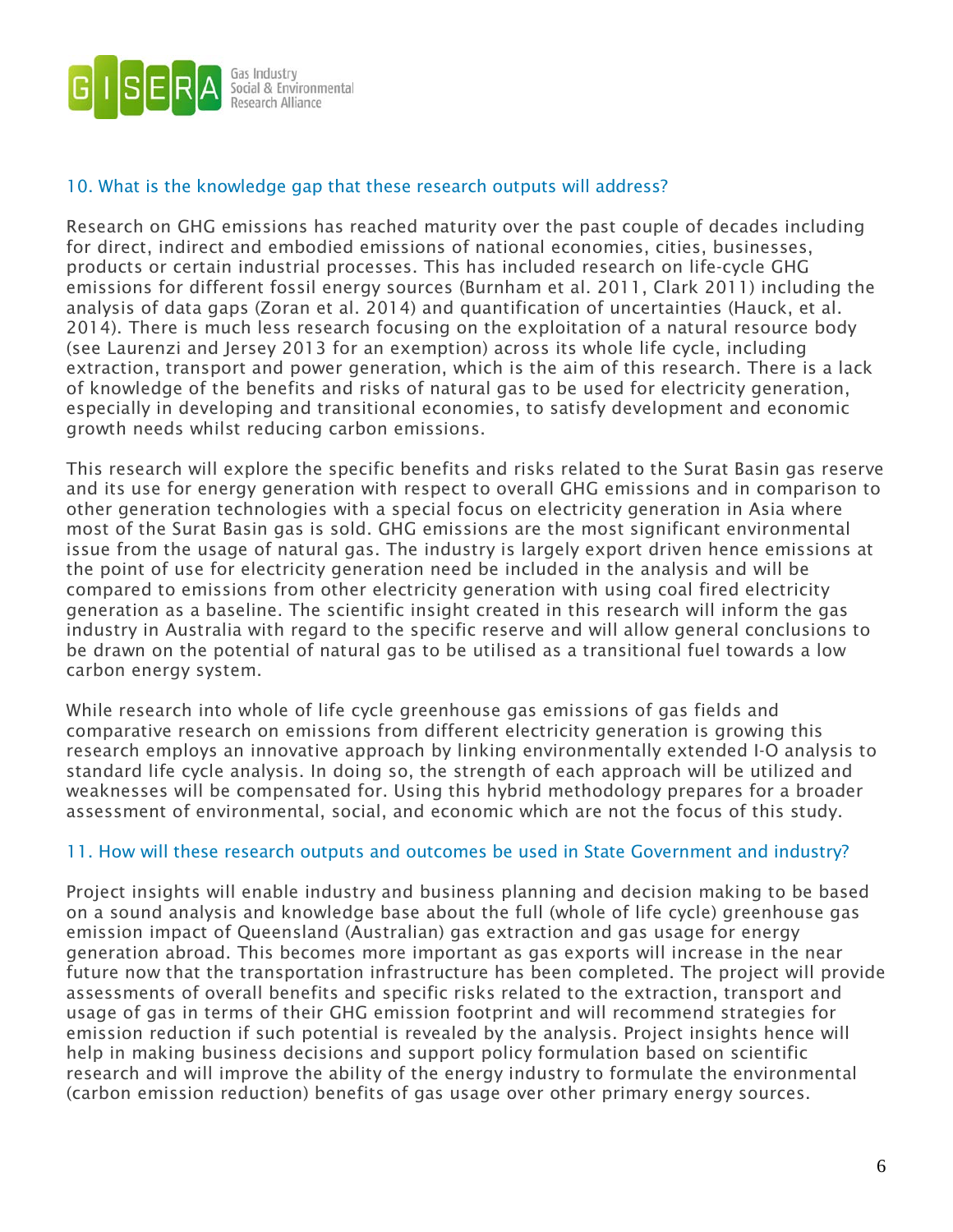

### 12. Project Development (1 page max.)

This project proposal was developed to address an information gap that exists with regard to the full carbon emission benefits and risks of natural gas in the extraction in Australia, transport to the centres of demand of Australian gas in Asia and its use for mainly electricity generation. There is renewed high-level international policy interest in reducing carbon emissions of economic activity, as demonstrated by the recent statement of the Group of 7 leading economies at their meeting in Germany in June 2015 and the recent meeting of ministers and environmental authorities in Asia and the Pacific in Bangkok in May 2015. It is important to know what role the Australian gas industry can play to achieve these high-level regional goals and what risks may be related to the usage of gas as a transitional fuel in energy generation between now and 2050.

### 13. Project Objectives and Outputs

The aim of this project is to assess the whole of life cycle greenhouse gas impacts of the exploitation of the gas reserve in the Surat Basin over the whole extraction period and to relate this assessment to the potential greenhouse gas savings that are achieved at the point of usage especially in Asia of the gas. The assessment of greenhouse gas in the process of the exploitation of the reserve will include all direct and indirect (embodied) greenhouse gas emissions that are related to the extraction and transport of the gas to the point of usage (i.e. upstream and downstream carbon emissions will be included in the analysis).

Accounting for emissions across the whole life cycle of a product, sector or process is a standard field of inquiry in environmental engineering and industrial ecology and can rely on well-established concepts, methods and tools. For carbon emissions they apply international standards which include direct (Scope 1), indirect (Scope 2) and embodied emissions (Scope 3). The scientific novelty of this research is the application of standard methods to the exploitation and usage of a whole reserve of a specific natural resource – in this case natural gas – which require adaptation of methods to the specifics of the case to assess the benefits and risks of gas exploitation and use.

The assessment will use a hybrid approach of life cycle analysis (LCA) and environmentally extended input-output analysis (EEIO). This combination of tools within one hybrid framework will enable a thorough analysis of all greenhouse gas emissions that can be attributed to the extraction and use of the Surat Basin gas and will guarantee robust and reliable results. The project will answer how much direct and embodied GHG emissions occur in the extraction phase, in transporting the gas and in the final use of the gas. The results will be compared to other primary energy sources and other forms of electricity generation to compare the relative benefits and risks of natural gas as an energy resource. Establishing the comparative data will mainly rely on available case studies but will also require some genuine data analysis.

In the context of renewed international efforts to reduce the carbon intensity of the global energy systems (especially the electricity generation sector) the relative merits of natural gas over other primary energy sources will be demonstrated. This will enable policy makers and business leaders to assess the merit of natural gas as a transitional primary energy source in the context of transitioning global energy systems to a much lower overall carbon intensity.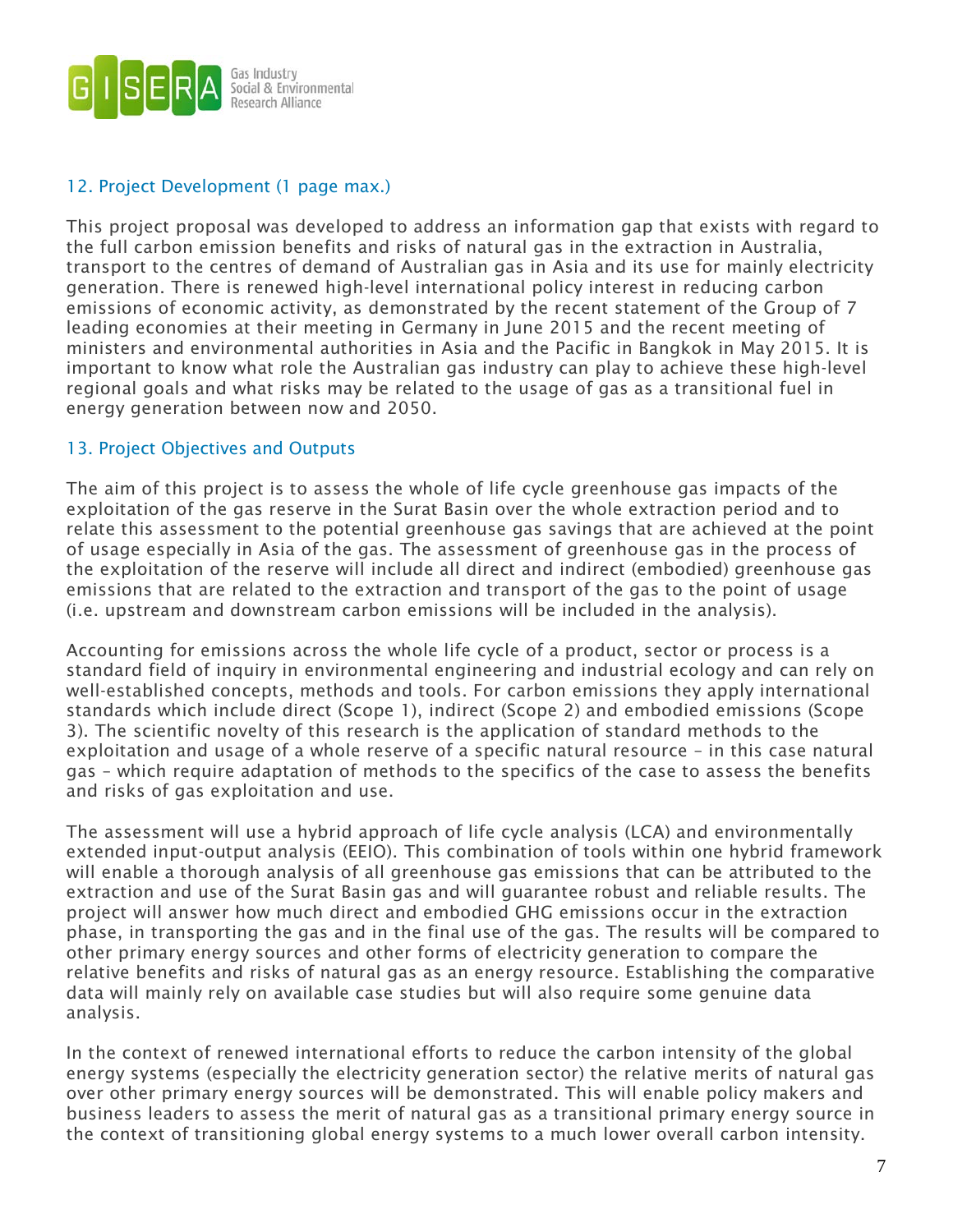

The research would benefit from an analysis of the economic and employment impacts of the gas exploitation and use which is not part of this research proposal. The analytical framework is constructed in such a way that analysis of social and economic (and additional environmental) impacts can be integrated at a later point.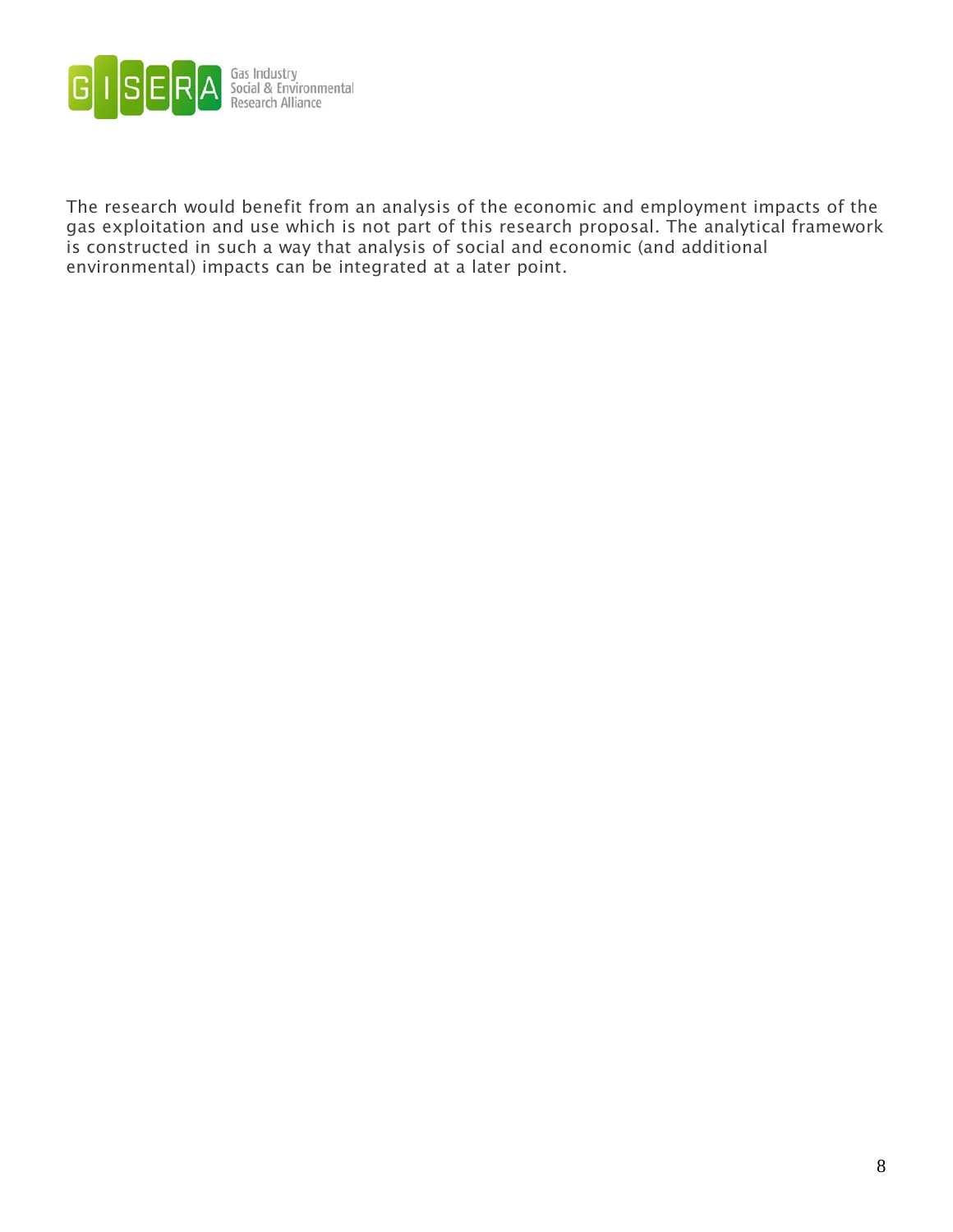

### 14. Project Plan

### 1. Project initiation

In an initial phase of the project, the study team will engage with APLNG representatives to establish the boundaries of the study, tailor the study objectives to the specific needs of the client, review data availability and the international literature and establish concordances between existing data and the standard industrial classification used in I-O and LCA analysis. Adapting the study design to the specifics of the Surat Basin situation and the client's needs will require a participatory approach to ensure applicability of the knowledge created for business decisions.

### 2. I-O analysis of GHG emissions to identify hotspots and priorities

The Industrial Ecology Virtual Laboratory (IE Lab) Input-Output (I-O) analytical capacity will be employed to establish a full Greenhouse Gas accounting of the exploitation, transportation and final use of the whole Surat Basin gas reserve. This analysis will include assumptions about different levels of fugitive emissions informed by the literature to assess the impact of different levels of fugitive emissions for the assessment of benefits and risks. The IE Lab is a world-leading research capacity of geographically disaggregated input-output tables that provide a very detailed picture of inter-industry relationships in the Australian economy and allow the attribution of GHG to an economic activity, sector or product. For this project the IE Lab will be utilised to attribute all direct and indirect emissions that stem from the whole gas reserve over the full life cycle from extraction, to transport, to use. I-O analysis provides a comprehensive account of all GHG emissions but may lack granularity with regard to specific processes in the life cycle of the gas extraction, transport and usage. It will hence be complemented by an LCA analysis to explore in greater depth the main sources of GHG emissions over the life cycle. The analysis of GHG emissions will be guided by international accounting standards and will include Scope 1, 2 and 3 emissions.

### 3. LCA analysis of selected priority areas

The LCA analysis will be undertaken using Sima Pro, a world-leading analytical tool, and will focus on such processes as the extraction, transport and use of the gas which have the highest carbon emission intensity. This analysis will provide additional data to be reviewed in comparison to the I-O results. The process character of LCA will allow identifying process technology and optimisation options that would reduce the carbon footprint of the gas extraction and usage. The LCA capability will also be used to compare electricity generation using Surat Basin gas mainly in Asia to other generation technologies including fossil fuel based and renewable generation to establish the GHG emission merits of gas compared to other primary energy sources. It is expected that substantial savings in GHG emissions will occur compared to coal fired electricity generation which currently is the dominant energy source in Asian developing countries. The LCA approach also allows for an uncertainty assessment with regard to current technology and including assumptions about future improvements in technology but focussing on incremental technological change.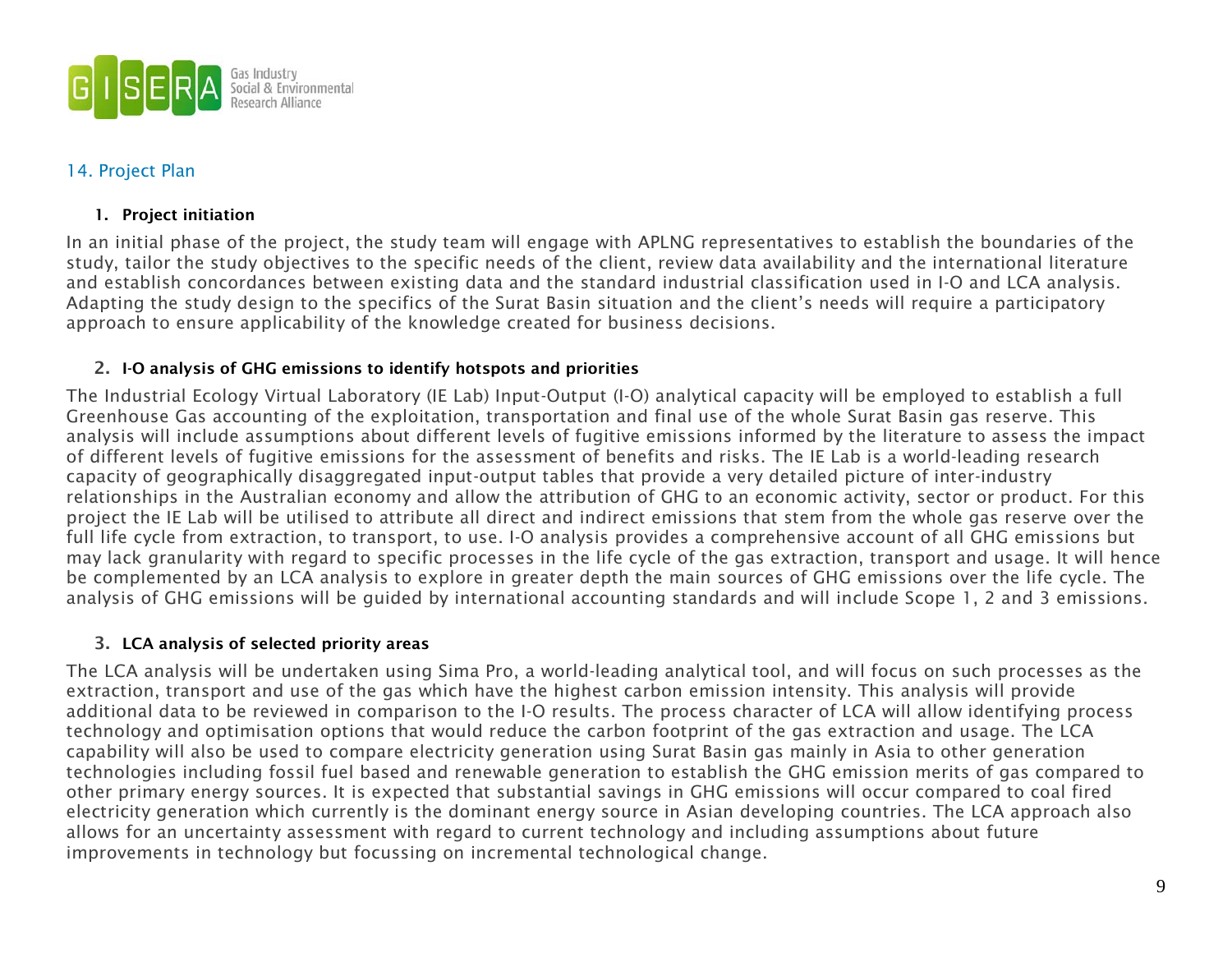

#### 4. Integration of I-O and LCA results into one hybrid analysis

Full integration of I-O and LCA results will require a separate step in the analysis to make necessary adjustments and avoid double counting. The final results will therefore be based on a hybrid analysis which will include elements of I-O and LCA employing both analytical strategies to their strengths and avoiding biases. In this respect the study will extend the current knowledge base which is based on our LCA analysis and will avoid shortcomings of this methodology such as for instance the limited depth in production layers that can be analysed using LCA.

### 5. Reporting of main results

The study team will prepare a comprehensive report which will explain the analytical techniques used for establishing the direct and indirect GHG emissions of gas extraction and final usage for electricity generation predominantly offshore in a language accessible to non-experts. The report will discuss the benefits and risks related to gas exploration and usage for electricity generation across the whole life cycle and will position the results within the broader international literature on GHG emissions and the assessment of the role of natural gas as a transitional fuel on the way to a low carbon energy system with special focus on energy needs in developing and transition economies. It will evaluate the benefits of natural gas as an energy source for electricity generation over coal across the whole life cycle of the gas use.

### 6. Review of results and final reporting

Project results and the draft report will be reviewed in a participatory fashion with representatives of APLNG to ensure the usability of the report for the needs of the client and also to position the findings within the context of practice of the mining and energy sector. This will enable the study team to prepare a final report that will serve the requirements of the client whilst at the same time adhering to highest scientific quality and credibility. The final report will include findings that apply more generally for gas extraction beyond the specific situation of the Surat Basin gas reserve.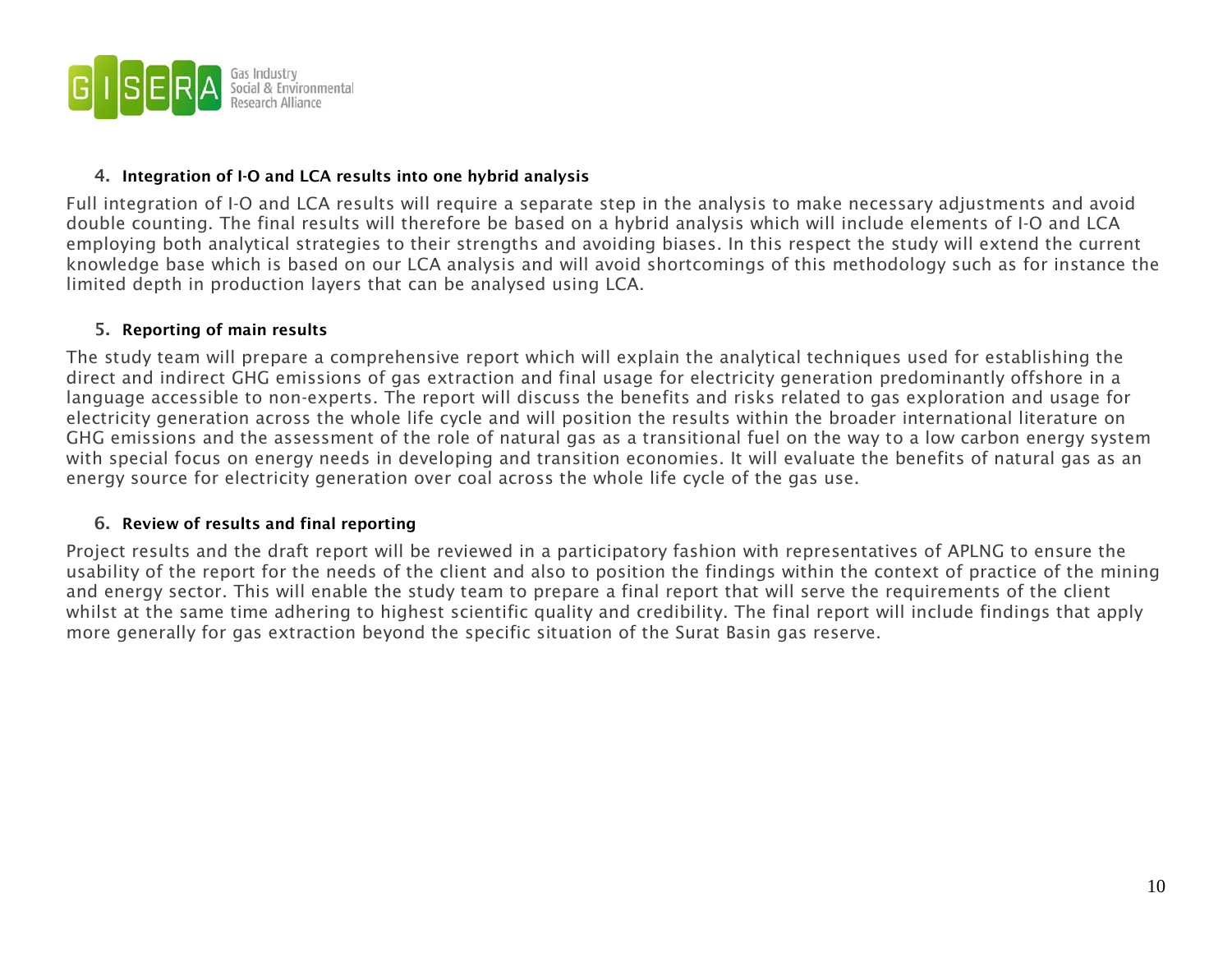

### 14.1 Project Schedule

| $\overline{1}$          | <b>Task Title</b>                  | <b>Task Leader</b> | <b>Scheduled Start</b> | <b>Scheduled Finish</b> | Predecessor |
|-------------------------|------------------------------------|--------------------|------------------------|-------------------------|-------------|
|                         | Establishing the study boundaries  | Heinz Schandl      | Month 0                | Month 2                 |             |
|                         | and data sources and               |                    |                        |                         |             |
|                         | concordances for the analysis      |                    |                        |                         |             |
| $\overline{2}$          | I-O analysis of GHG emissions to   | Tim Baynes         | Month 3                | Month 6                 |             |
|                         | identify hotspots and priorities   |                    |                        |                         |             |
| $\overline{\mathbf{3}}$ | LCA analysis of selected priority  | Nawshad Haque      | Month 4                | Month 6                 |             |
|                         | areas                              |                    |                        |                         |             |
| $\overline{4}$          | Integration of I-O and LCA results | Tim Baynes         | Month 7                | Month 8                 |             |
|                         | into one hybrid analysis           |                    |                        |                         |             |
|                         | Reporting of main results          | Heinz Schandl      | Month 8                | Month 9                 |             |
| 6                       | Review of results and final        | Heinz Schandl      | Month 10               | Month 12                |             |
|                         | reporting                          |                    |                        |                         |             |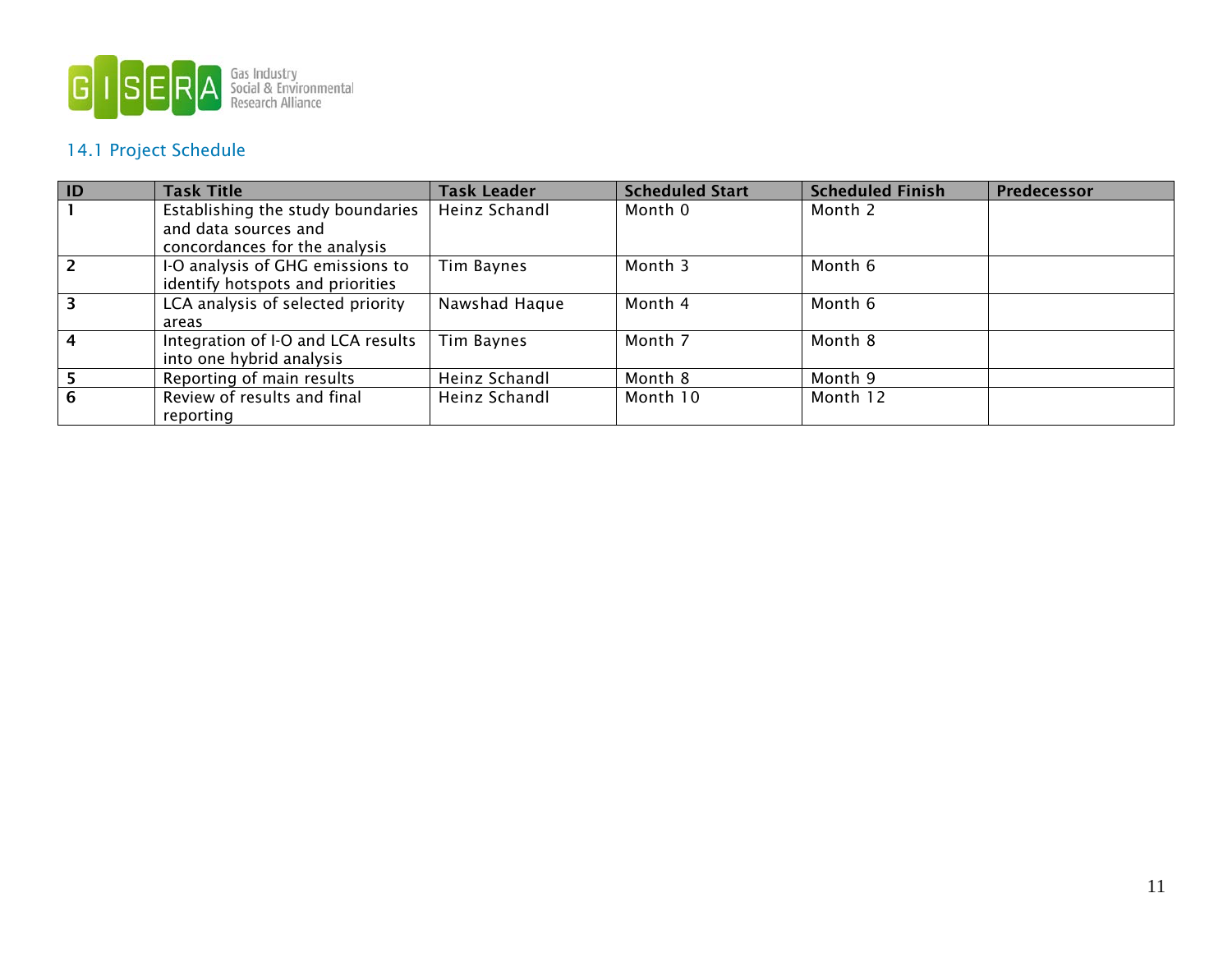

### TASK 1

TASK NAME: Project initiation

TASK LEADER: Heinz Schandl

OVERALL TIMEFRAME: 2 months

BACKGROUND: In this initiation phase a project reference group will be established which will assist the project team to tailor the research to the needs of the business, establish system boundaries for the analysis, and identify relevant data bodies.

TASK OBJECTIVE: Achieve all preparatory steps required to run the subsequent analysis.

TASK OUTPUTS: Datasets, concordance matrixes, specific research interest of client established.

SPECIFIC DELIVERABLES: Project inception report (5–10 pages).

TASK 2

TASK NAME: I-O analysis of GHG emissions

TASK LEADER: Tim Baynes

OVERALL TIMEFRAME: 4 months

BACKGROUND:

TASK OBJECTIVE: Perform whole of life cycle GHG emission analysis (Scope 1–3) using IE Lab.

TASK OUTPUTS: Emission profiles of all relevant steps in the gas extraction, transport and usage.

SPECIFIC DELIVERABLES: Dataset (Excel) and technical report (10 pages).

TASK 3

TASK NAME: LCA analysis of selected priority areas

TASK LEADER: Nawshad Haque

### OVERALL TIMEFRAME: 3 months

BACKGROUND: A fine-grained analysis using LCA techniques will be run for priority areas identified by the I-O analysis. GHG emission reduction potential will be identified and other forms of energy provision will be compared to gas energy provision.

TASK OBJECTIVE: Perform whole of Life Cycle LCA analysis using Sima Pro for selected priorities to complement I-O analysis.

TASK OUTPUTS: Emission profiles for selected priority areas.

SPECIFIC DELIVERABLES: Dataset (Excel) and technical report (10 pages).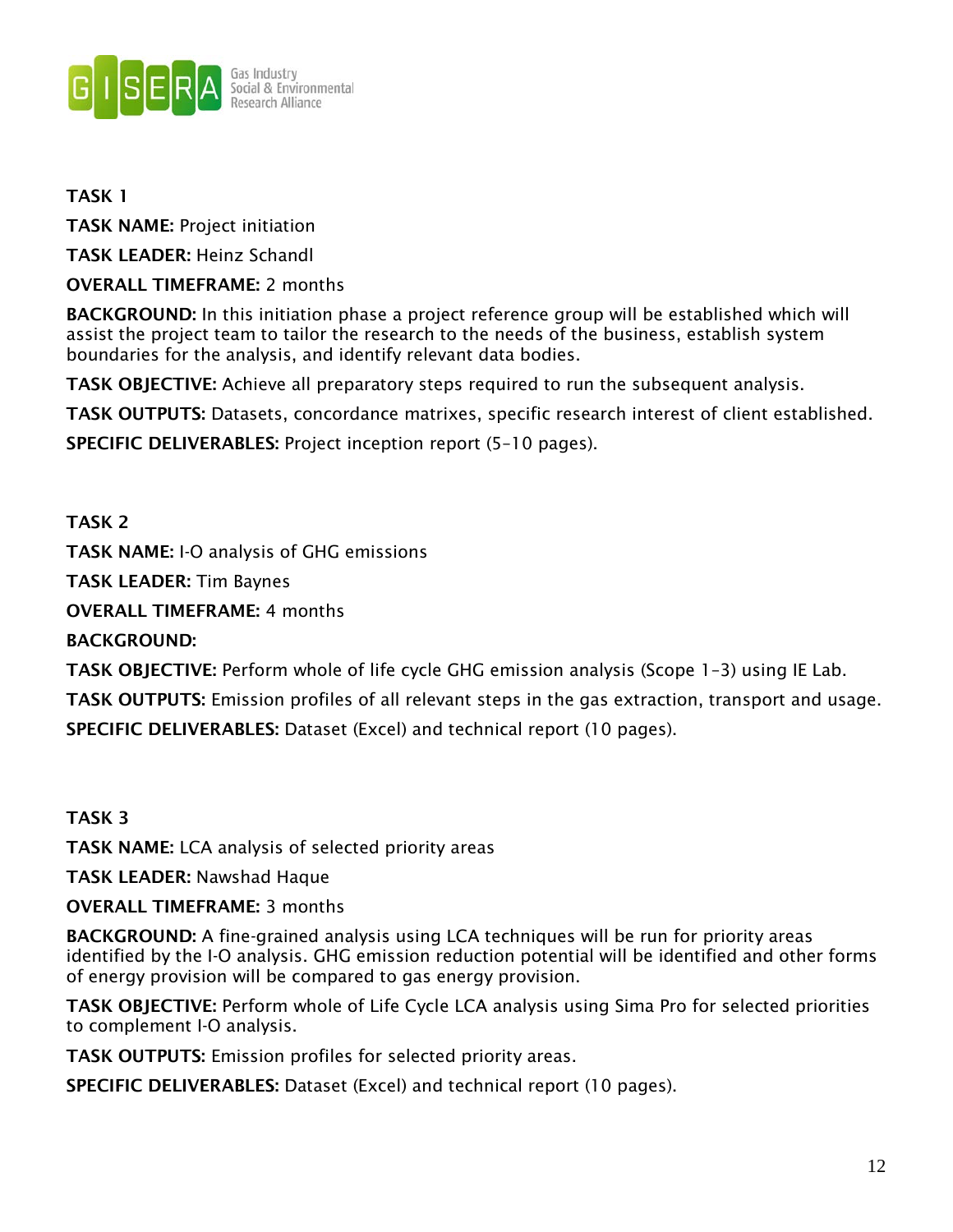

### TASK 4

TASK NAME: Integration of I-O and LCA results

TASK LEADER: Tim Baynes

OVERALL TIMEFRAME: 2 months

BACKGROUND: I-O and LCA results need to be harmonised in one hybrid analytical framework to correct for biases related to each approach and establish the best achievable results.

TASK OBJECTIVE: Integrate results of the two analytical approaches employed.

TASK OUTPUTS: Integrated whole of life cycle emission analysis.

SPECIFIC DELIVERABLES: Dataset (Excel) and technical report (10 pages).

### TASK 5

TASK NAME: Reporting of main results

TASK LEADER: Heinz Schandl

OVERALL TIMEFRAME: 2 months

BACKGROUND: The project team will write a comprehensive report which includes a generally accessible description of methods and results and interpretation of results as well as a technical annex to enable reproducibility of results.

TASK OBJECTIVE: Prepare the main study report based on the analysis undertaken in tasks 2 to 4.

TASK OUTPUTS: Comprehensive draft report, technical annexes and dataset.

SPECIFIC DELIVERABLES: Draft report.

### TASK 6

TASK NAME: Review of results and final reporting

TASK LEADER: Heinz Schandl

OVERALL TIMEFRAME: 3 months

BACKGROUND: The draft report will be discussed and reviewed with the client and all questions that the client may have will be answered. This will ensure maximum impact of research for client decision making. Edit and layout of the final report.

TASK OBJECTIVE: Sharing of study results with the client, reviewing the presentation and interpretation of results.

TASK OUTPUTS: Reviewed, and edited report.

SPECIFIC DELIVERABLES: Final study report, technical annexes and dataset.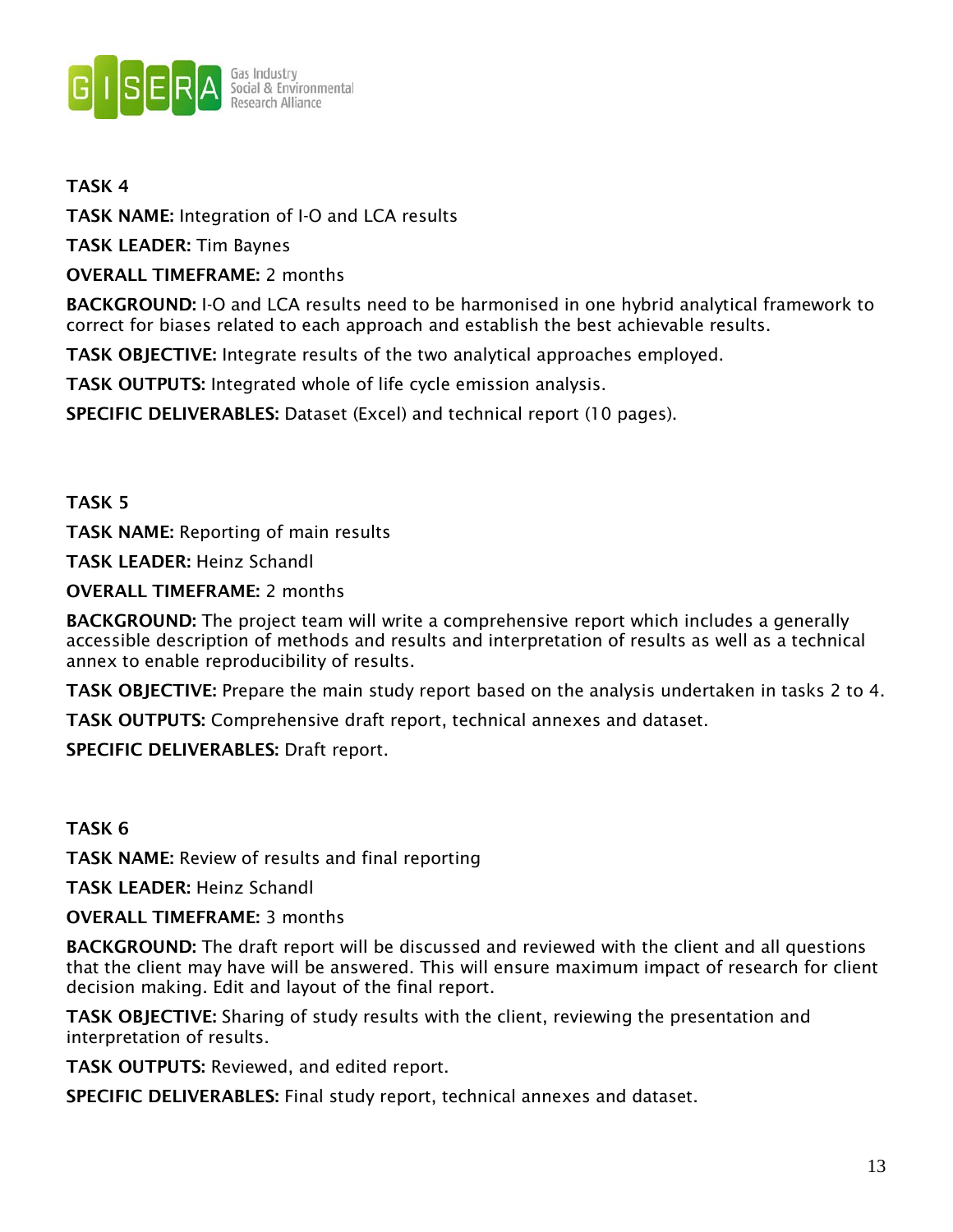

### 15. Budget Justification

CSIRO's in-kind contribution is calculated as 30% of the total project cost. The project leader, Dr Heinz Schandl is a world-leading scientist in the domain of industrial ecology and has more than 15 years of experience in leading large, complex, international projects. He leads the Sustainable Consumption and Production (SCP) team at CSIRO Land and Water. Dr Tim Baynes is a senior systems modeller and very well published in the area of emissions accounting. He is a member of the IE Lab team and a leading expert in integration of different analytical approaches including I-O and LCA. Dr Nawshad Haque is a senior LCA modeller and experienced with the Sima Pro tool and applications to the mining, resources and energy sector. Dr Arne Geschke is an experienced I-O modeller and a key member of the IE Lab team. He has run both global and Australian I-O models. Sydney University is the world-leading centre for environmentally extended I-O analysis and will be subcontracted for Dr Geschke's contribution. Karin Hosking is an experienced science editor. Travel budgets are necessary to engage with industry representatives for project initiation and in a comprehensive review process of project results. The joint capacity of CSIRO's SCP team and University of Sydney's I-O team (led by Professor Manfred Lenzen) is a world-leading research outfit.

### 16. Project Governance

The project leader is very experienced and has a track record of delivering research within time and budget and to the satisfaction of clients. Progress meetings will occur every two weeks and task leaders are experienced scientists who have worked with the project leader before. A project reference group will be established at APLNG to help set up the project, ensure swift exchange of data and knowledge and review project results at several stages of project implementation. The project reference group will help tailor the research to the needs of the company and interpret results within the broader context of APLNG's operation and business model. The reference group will include industry representatives and leading CSIRO senior scientist Paul Graham.

### 17. Communications Plan

General communication will be managed by GISERA.

### 18. Risks

There are no specific risks identified for this project which go beyond standard risk management. The research teams in CSIRO Land and Water and CSIRO Mineral Resources would be able to backfill in case of staff departures. Data availability is considered to be good and research analytical frameworks are well established and have been tested in previous projects. Application to this research should be straightforward despite the novelty of the application. There is residual reputational risk because of the politically contested nature of the research topic. This will be managed by high level technical review through Paul Hardisty and Paul Graham of all project outputs. Research results will be published in the peer-review literature which will demonstrate their high scientific credibility.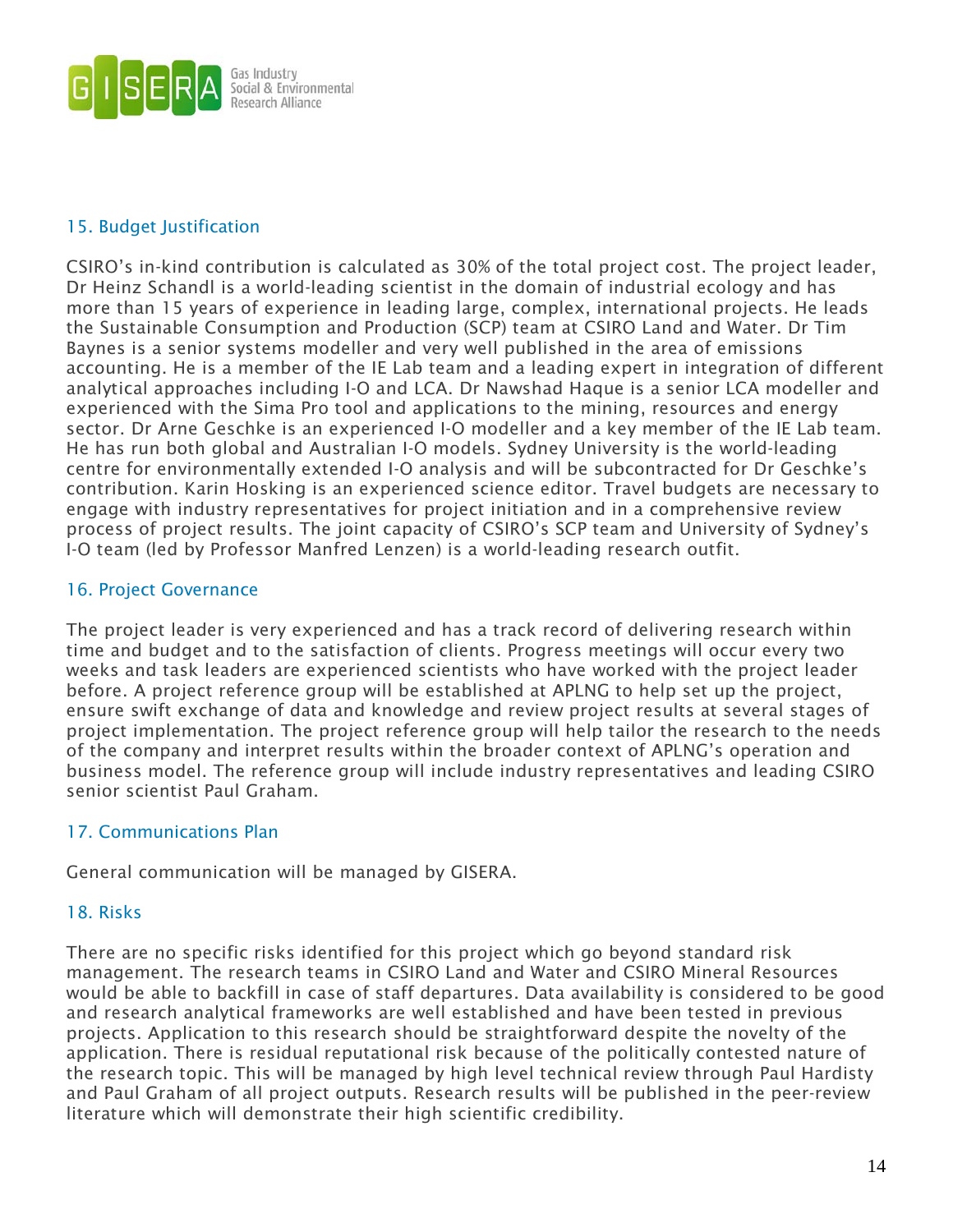

### 19. Intellectual Property and Confidentiality

| Background IP<br>(clause 10.1,<br>10.2) | Party                                 | Description of<br><b>Background IP</b> | <b>Restrictions</b><br>on use (if any) | Value |
|-----------------------------------------|---------------------------------------|----------------------------------------|----------------------------------------|-------|
|                                         |                                       |                                        |                                        |       |
|                                         |                                       |                                        |                                        |       |
| Ownership of                            | <b>CSIRO</b>                          |                                        |                                        |       |
| Non-Derivative IP                       |                                       |                                        |                                        |       |
| (clause 11.3)                           |                                       |                                        |                                        |       |
| Confidentiality of                      | Project results are not confidential. |                                        |                                        |       |
| <b>Project Results</b>                  |                                       |                                        |                                        |       |
| (clause 15.6)                           |                                       |                                        |                                        |       |
| Additional                              | Not Applicable                        |                                        |                                        |       |
| Commercialisation                       |                                       |                                        |                                        |       |
| requirements                            |                                       |                                        |                                        |       |
| (clause 12.1)                           |                                       |                                        |                                        |       |
| Distribution of                         | Not applicable                        |                                        |                                        |       |
| Commercialisation                       |                                       |                                        |                                        |       |
| Income                                  |                                       |                                        |                                        |       |
| clause 1.1)                             |                                       |                                        |                                        |       |
| Commercialisation                       | Party                                 |                                        | Commercialisation                      |       |
| Interest (clause                        |                                       |                                        | Interest                               |       |
| 1.1)                                    | <b>APLNG</b>                          |                                        | None                                   |       |
|                                         | <b>CSIRO</b>                          |                                        | None                                   |       |
|                                         | QGC                                   |                                        | None                                   |       |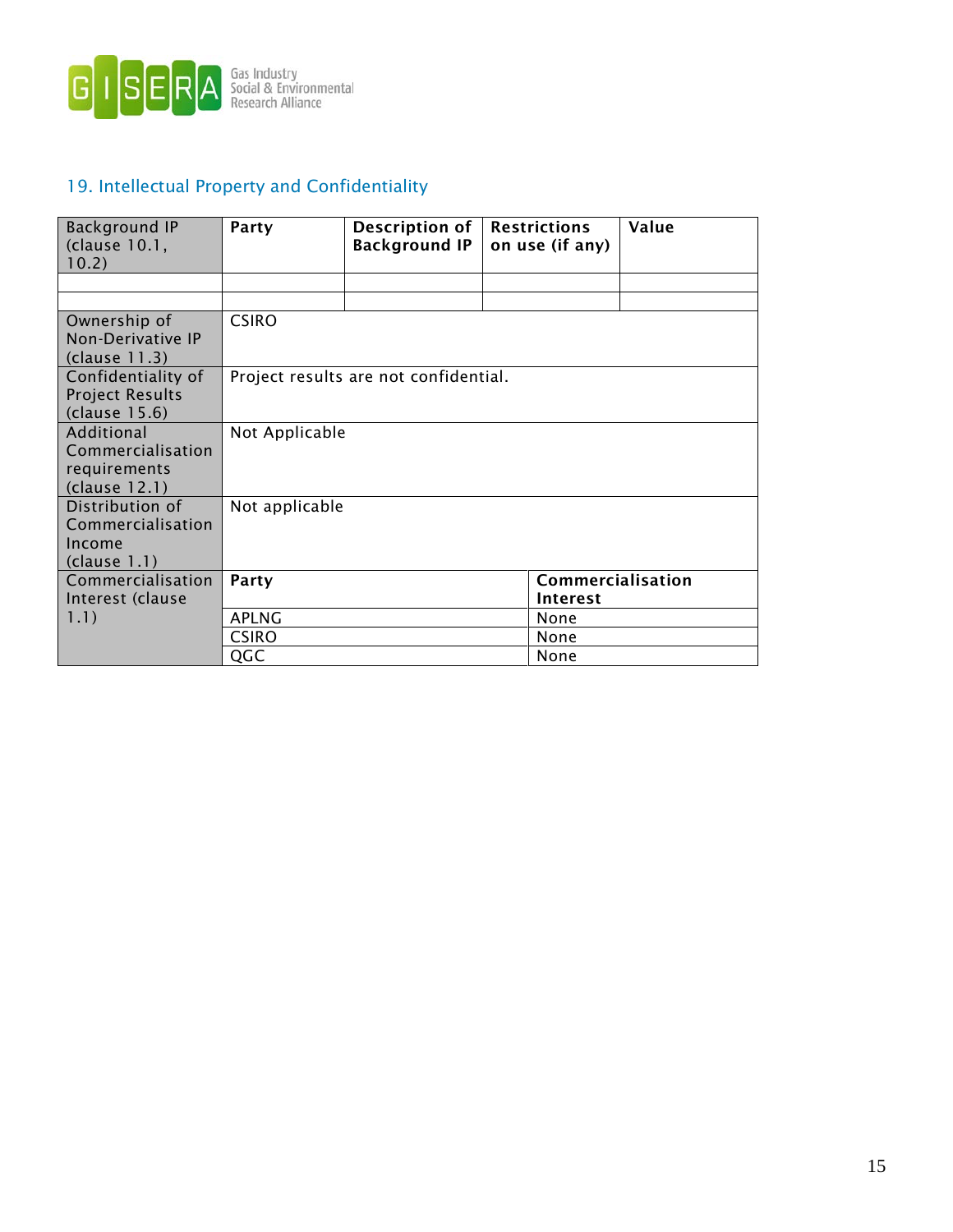

### 20. Approval from Project Parties

In signing this document you are committing your organisation to provide the specified funds, personnel and the required in-kind contributions.

### **Australia Pacific LNG**

SIGNED for and on behalf of

Australia Pacific LNG, exercising authority delegated by the **GISERA Management Committee** 

by in the presence of

Signature of witness

Name of witness

 $15 - 12 - 15$ 

Date

QGC Pty Ltd

SIGNED for and on behalf of

QGC Pty Ltd, exercising authority delegated by the GISERA Management Committee

by in the presence of

Signature of witness

Name of witness

. . . . . . . . . . . . . . Date

16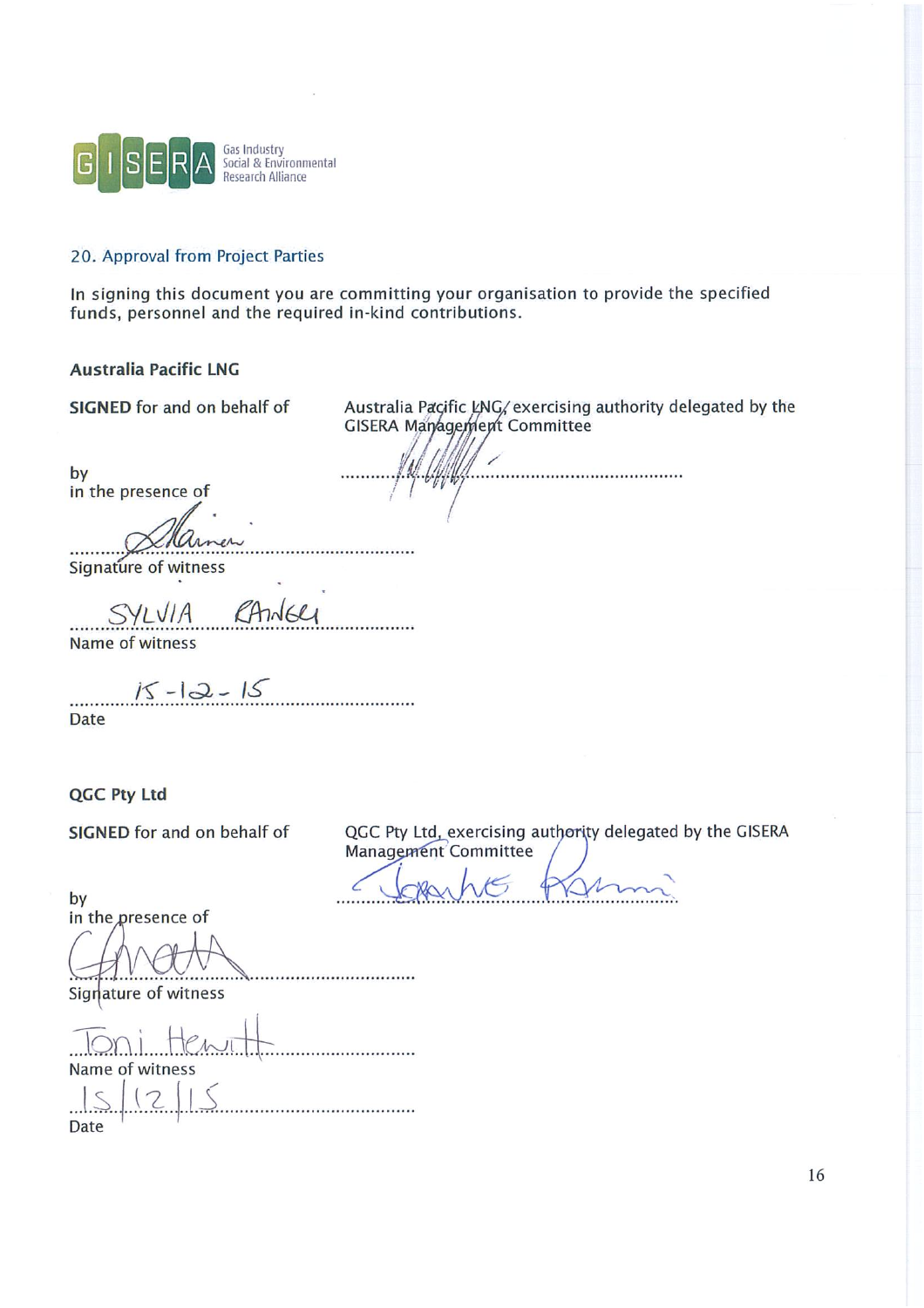

Gas Industry<br>Social & Environmental<br>Research Alliance

### **CSIRO**

SIGNED for and on behalf of

CSIRO, exercising authority delegated by the GISERA<br>Management Committee

4 lor  $\mu$ 

by in the presence of

كسب Signature of witness

Adrien Cuirean Communication

................

 $21 / 12 / 15$ 

17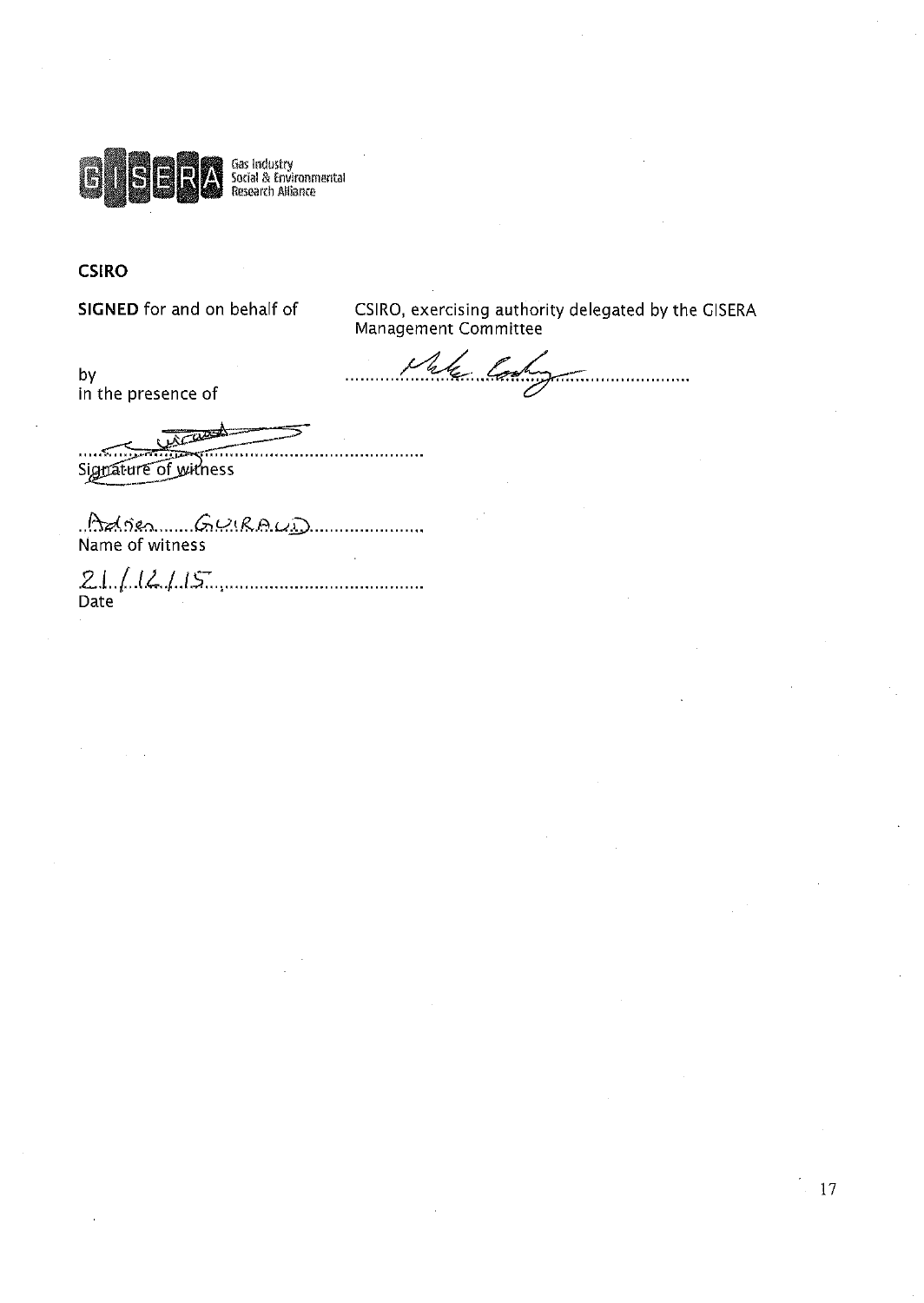<span id="page-19-0"></span>

## 2 Variations to Project Order

Changes to research Project Orders are approved by the GISERA Director, acting with authority provided by the GISERA Management Committee or Research Advisory Committee, in accordance with the GISERA Agreement [\(http://www.gisera.org.au/contract.html\)](http://www.gisera.org.au/contract.html).

The table below details variations to research Project Order.

### Register of changes to Research Project Order

| <b>Date</b> | <b>Issue</b> | <b>Action</b> | Authorisation |
|-------------|--------------|---------------|---------------|
|             |              |               |               |
|             |              |               |               |
|             |              |               |               |

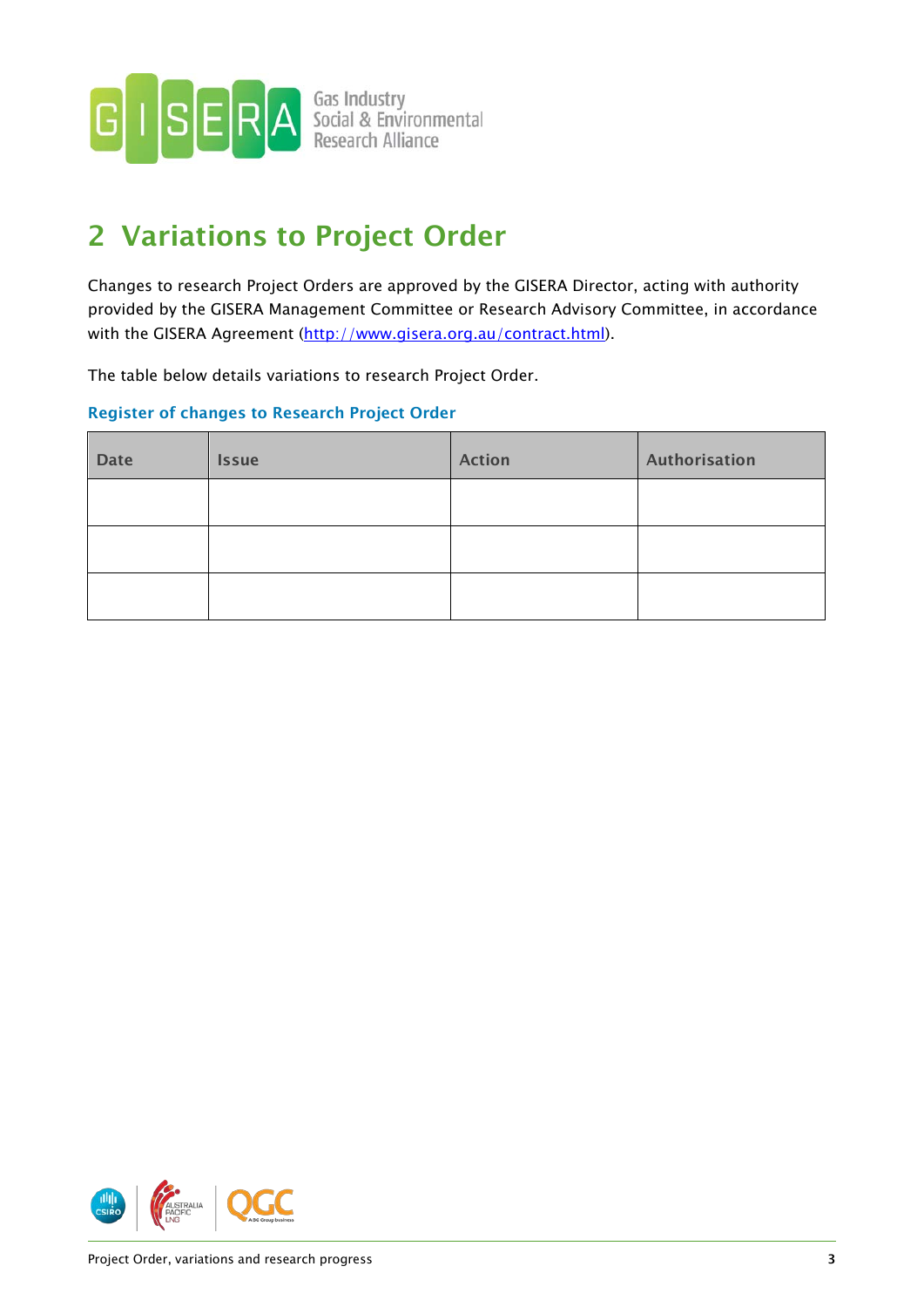

**SERA** Social & Environmental

## 3 Progress against project milestones

Progress against milestones are approved by the GISERA Director, acting with authority provided by the GISERA Management Committee or Research Advisory Committee, in accordance with the GISERA Agreement [\(http://www.gisera.org.au/contract.html\)](http://www.gisera.org.au/contract.html).

Progress against project milestones/tasks is indicated by two methods: Traffic Light Reports and descriptive Project Schedule Reports.

- 1. Traffic light reports in the Project Schedule Table below show progress using a simple colour code:
	- Green:
		- o Milestone fully met according to schedule.
		- o Project is expected to continue to deliver according to plan.
		- o Milestone payment is approved.
	- Amber:
		- o Milestone largely met according to schedule.
		- o Project has experienced delays or difficulties that will be overcome by next milestone, enabling project to return to delivery according to plan by next milestone.
		- o Milestone payment approved for one amber light.
		- o Milestone payment withheld for second of two successive amber lights; project review initiated and undertaken by GISERA Director.
	- Red:
		- o Milestone not met according to schedule.
		- $\circ$  Problems in meeting milestone are likely to impact subsequent project delivery, such that revisions to project timing, scope or budget must be considered.
		- o Milestone payment is withheld.
		- o Project review initiated and undertaken by GISERA Research Advisory Committee.
- 2. Progress Schedule Reports outline task objectives and outputs and describe, in the 'progress report' section, the means and extent to which progress towards tasks has been made.

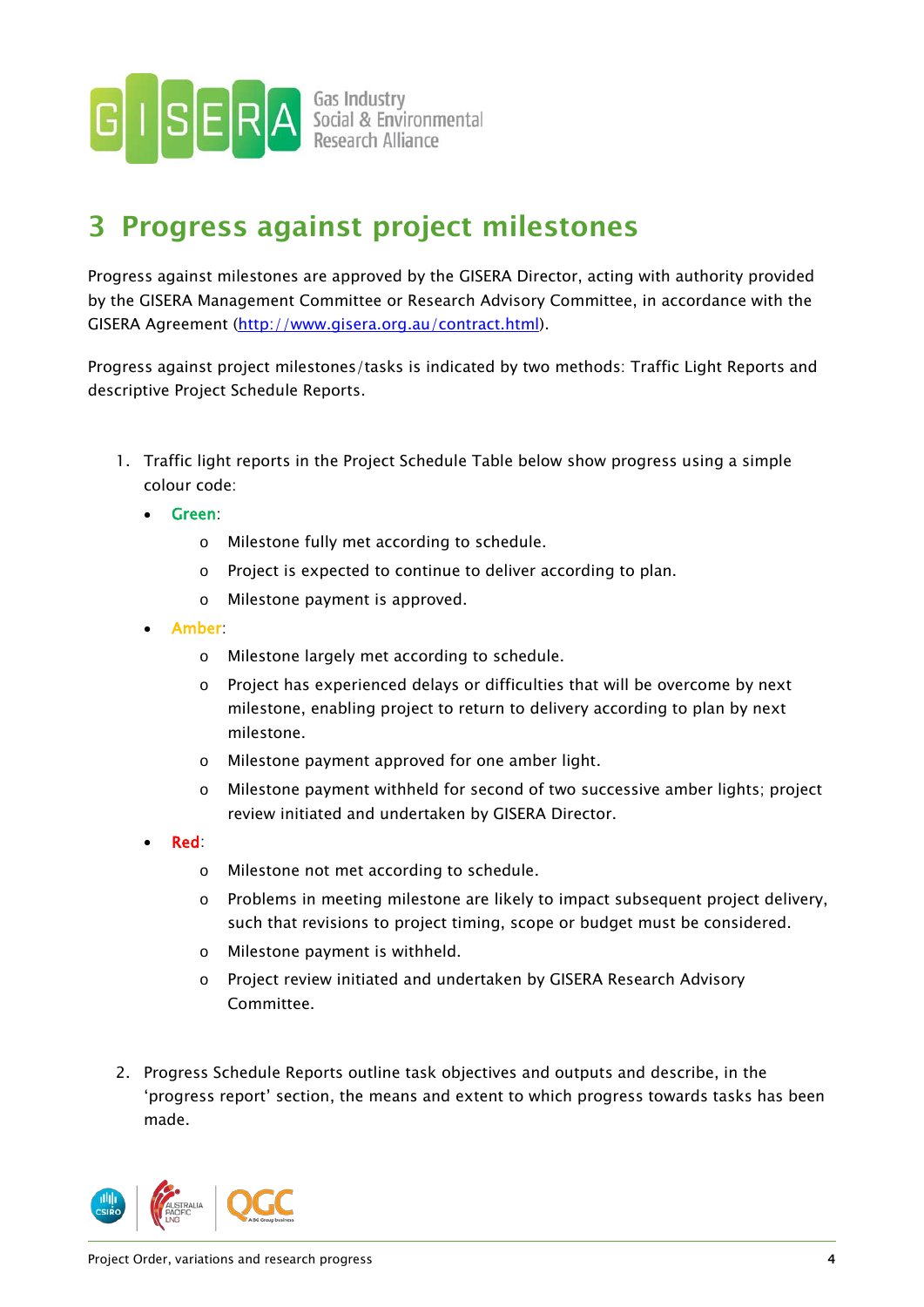

### Project Schedule Table

| ID | <b>Task Title</b>                                                                             | <b>Task Leader</b> | <b>Scheduled Start</b> | <b>Scheduled Finish</b> |
|----|-----------------------------------------------------------------------------------------------|--------------------|------------------------|-------------------------|
| 1  | Establishing the study<br>boundaries and data sources<br>and concordances for the<br>analysis | Heinz Schandl      | Feb 16                 | Mar 16                  |
| 2  | I-O analysis of GHG emissions<br>to identify hotspots and<br>priorities                       | Tim Baynes         | Apr 16                 | Jul 16                  |
| 3  | LCA analysis of selected<br>priority areas                                                    | Nawshad Haque      | May 16                 | Oct 16                  |
| 4  | Integration of I-O and LCA<br>results into one hybrid<br>analysis                             | Tim Baynes         | Aug 16                 | Oct 16                  |
| 5  | Reporting of main results                                                                     | Heinz Schandl      | Sep 16                 | Oct 16                  |
| 6  | Review of results and final<br>reporting                                                      | Heinz Schandl      | Nov 16                 | lan 17                  |